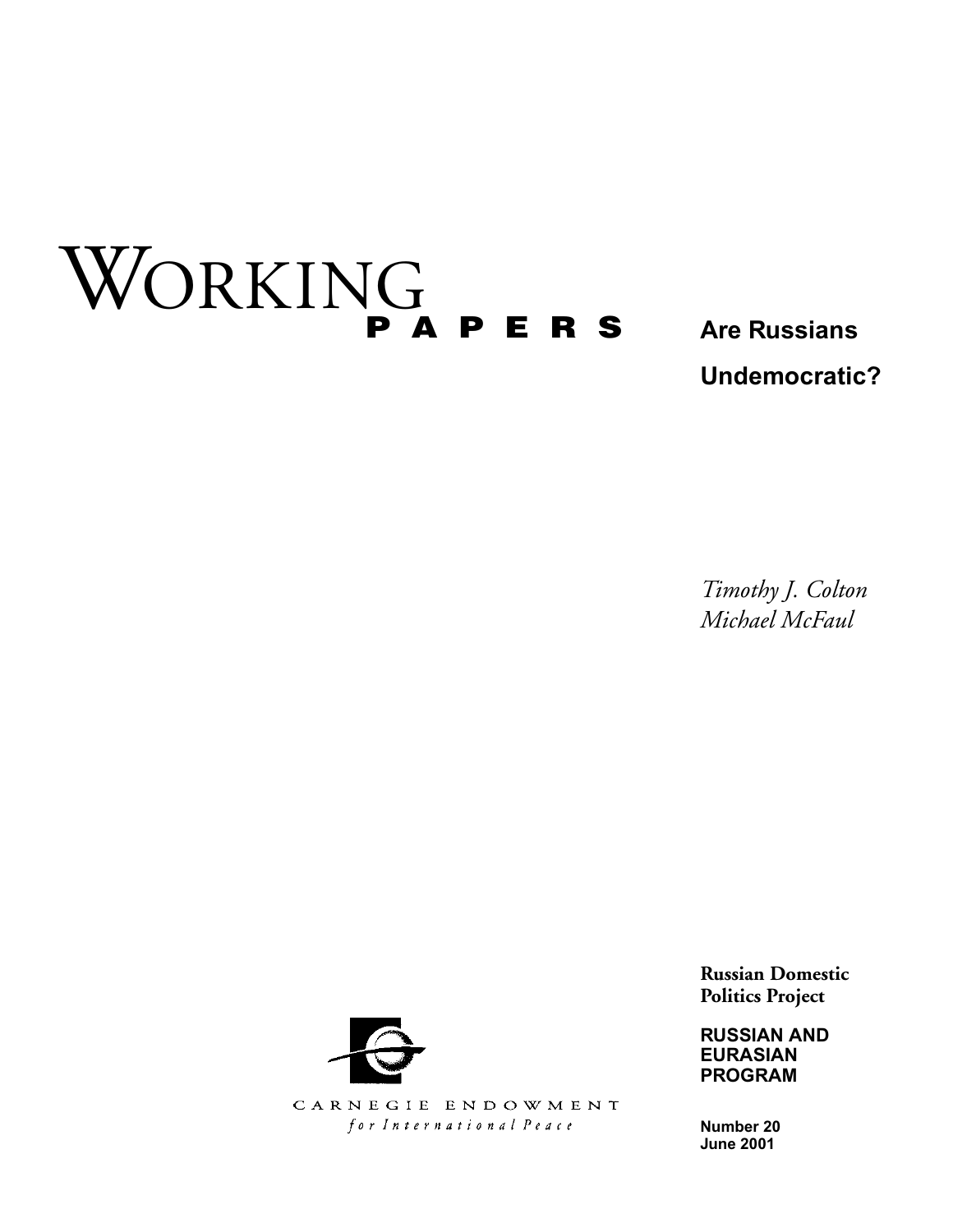© 2001 by the Carnegie Endowment for International Peace

All rights reserved. No part of this publication may be reproduced or transmitted in any form or by any means without permission in writing from the Carnegie Endowment.

Carnegie Endowment for International Peace 1779 Massachusetts Avenue, N.W. Washington, D.C. 20036 Tel: (202) 483-7600 Fax: (202) 483-1840 Email: info@ceip.org www.ceip.org

#### **Carnegie Endowment Working Papers**

Carnegie Endowment Working Papers present new research by Endowment associates and their collaborators from other institutions. The series includes new time-sensitive research and key excerpts from larger works in progress. Comments from readers are most welcome; please reply to the authors at the address above or by e-mail to pubs@ceip.org.

✽✽✽

#### **About the Authors**

**Timothy J. Colton** is the Morris and Anna Feldberg Professor of Government and Russian Studies, and director of the Davis Center for Russian Studies at Harvard University. His latest book is *Transitional Citizens: Voters and What Influences Them in the New Russia* (Harvard University Press, 2000).

**Michael McFaul** is senior associate at the Carnegie Endowment for International Peace, where he directs the Russian Domestic Politics program. His latest book is *Russia's Unfinished Revolution: Political Change from Gorbachev to Putin* (Cornell University Press, 2001).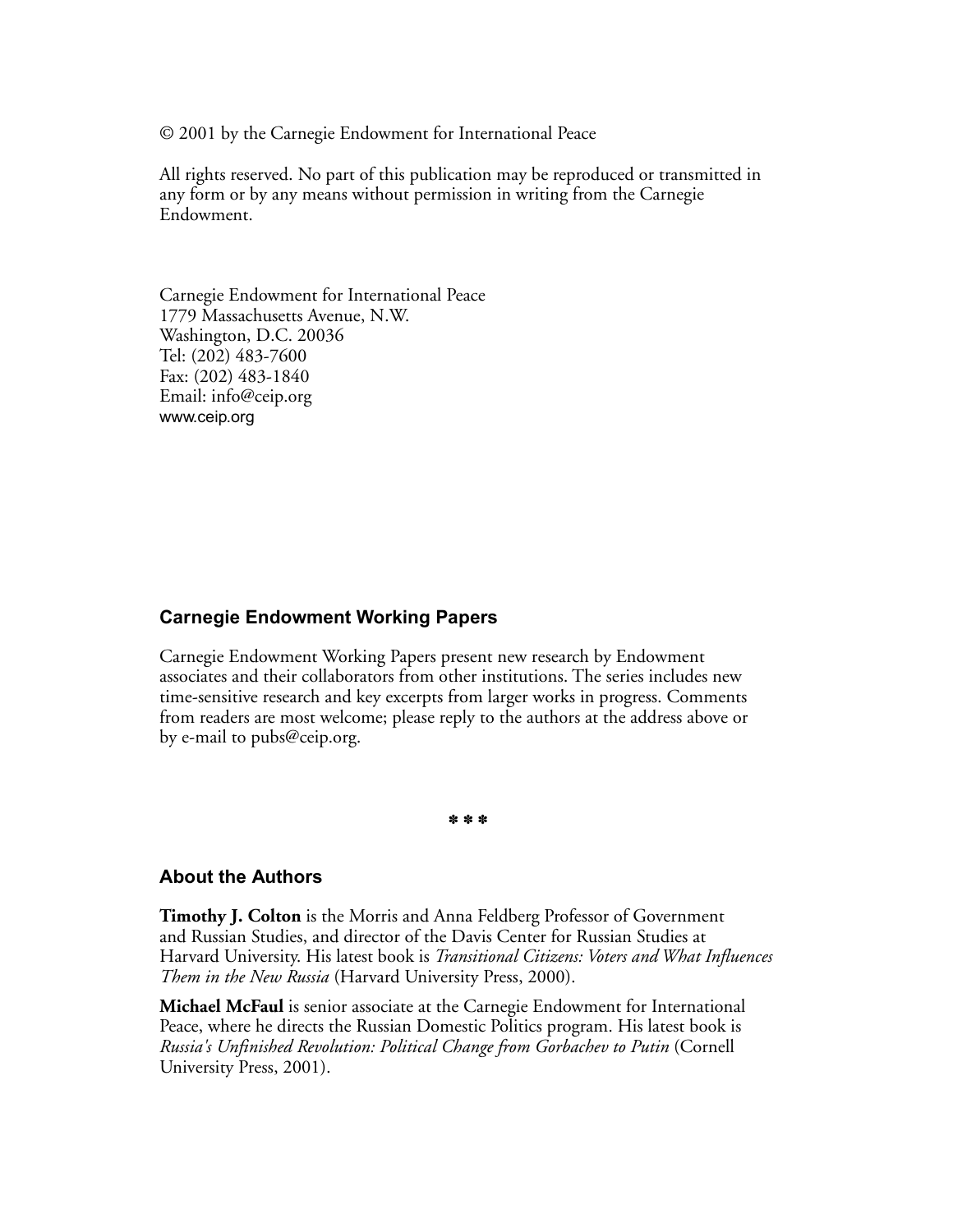A NEW NARRATIVE ABOUT POST-SOVIET RUSSIA is taking hold in policy, media, and academic circles and shows signs of entrenching as a new conventional wisdom. By this reading, Russia's experiment with democracy has flat-out failed. So misconceived and mismanaged were the political and economic reforms of the 1990s that they have fueled mass disenchantment with democratic norms and brought authoritarianism back into repute. Russians, in short, are said to be giving up on democracy.

Westerners who subscribe to this point of view can readily back it up with Russian sources. A poll of adult Russians conducted nationwide by the Center for the Study of Public Opinion (VTsIOM) in Moscow, in January 2000, found that 75 percent were in accord with a statement that order is more important than democracy and should be pursued even if it entails violations of democratic procedures and abridgements of personal freedom.1 Commenting on Vladimir Putin's election as president in March 2000, the esteemed head of VTsIOM, Professor Yuri Levada, concluded, "Putin can do what he wants…Russians value might more than principles now."2

Some observers go a step further in that they anchor present-day antidemocratic sentiment in an unbroken continuum of Russian values and traditions. Russians, they said, are culturally predisposed—by Orthodox Christianity, by the paternalistic mores of village life, by centuries of tsarist rule, and most recently by Marxism-Leninism and cradle-to-grave socialism—to desire an overweening state and a dominant leader. Nikolai Biryukov and Victor Sergeyev write that the problems of the past decade are but the latest in a long line of mishaps:

So far there have been six failures [of democracy] during the last ninety years. These take into account the First, Second, and Fourth State Duma in 1906, 1907, and 1917; the Constituent Assembly in 1918; the Congress of Peoples' Deputies and the Supreme Soviet of the USSR and the Russian Federation in 1991 and 1993. Given this, it is more than appropriate to ask why all attempts to institute representative authority in Russia seem to come to an apparently inevitable dramatic, not to say, tragic end? Since these events occurred under different historic circumstances and different regimes, it is also appropriate—in our inquiry concerning factors that prevent development of representative democracy in Russia—to turn to those features in Russian society that undergo slow changes and remain relatively invariable under all political regimes. Political culture is, presumably, the first to be considered.<sup>3</sup>

 Biryukov and Sergeyev are in select company. Distinguished scholars of comparative politics— Seymour Martin Lipset, Samuel Huntington, and Russell Bova, among them—hold that societal acceptance of Western democratic values is an indispensable prop of democratic institutions. $^4$  In the Russian case, the exact influences identified as having molded the popular mindset vary from account to account, but the gloomy conclusion about Russians' ingrained and immutable hostility to democracy is a common thread.<sup>5</sup> This being so, Russia's inability to consolidate democracy in the past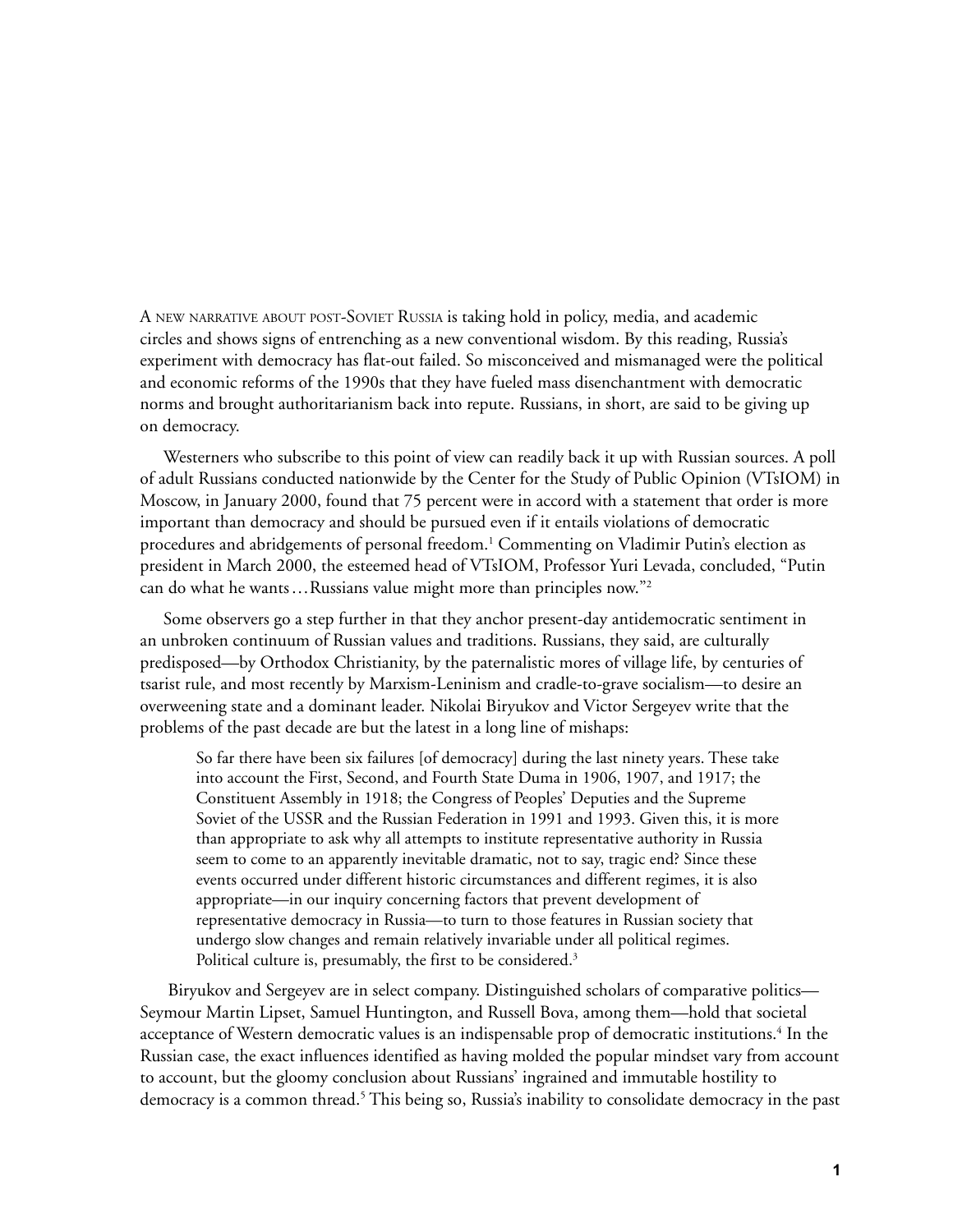decade does not come as a shock: it essentially betrays continuity with Russia's communist *and* precommunist legacies and a lack of receptivity to values imported artificially from the remote West. In a sense, this emphasis on Russian culture and values casts the people as "co-conspirators" in bringing about democratic failure.<sup>6</sup> Some experts make an analogous argument about Russian attitudes toward private property and markets, as in Stephen Cohen's statement that "a fully capitalist system is in conflict with Russia's tradition."7

Putin's rise to power and stellar approval ratings seem at first blush to confirm this take on Russian culture and history. After a decade of chaos, Russians, it may be reasoned, yearned for a Kremlin strongman who would deliver order and stability. Putin's ruthless use of force against the Chechens made him a national hero and the easy winner of the 2000 presidential election, and he followed up his electoral victory with curbs on press freedoms and other democratic rights. In the culturalist mirror, the neo-authoritarian drift may be exactly what the Russians want and deserve. This argument is rather convenient for President Putin and is propagated subtly by analysts and politicians in his camp.8

This paper challenges key elements of the emerging master narrative of Russian politics. Without questioning the many illiberal features of Russia's current political system, we use data on Russian public opinion collected during the 1999–2000 electoral cycle to offer a more nuanced and complex picture of grassroots attitudes.<sup>9</sup> We agree that Russian democratic institutions are performing miserably and that leaders, especially since Putin's ascent to power, have done much to compromise and erode democratic practices.10 The political system in Russia today is at best an illiberal democracy (see box p. 3). However, our data also suggest that its many and obvious limitations are not caused by, or for that matter consistently reinforced by, popular attitudes toward democracy. Although Russian citizens in many ways share our negative assessment of the way their national institutions work, it would be wrong to jump to the conclusion that they single-mindedly spurn democratic values and ideas per se. Even Putin's own electorate is more pro-democratic than the talk of Russia's authoritarian trend would have it.

The paper explores this ground in seven parts. Section I maps voter attitudes about the way Russian "democracy" works. It documents that people in Russia are anything but satisfied with their government. Section II reviews popular attitudes toward the general idea or concept of democracy as a system, showing, contrary to some assertions, that democracy is not a dirty word among Russian voters. In section III we turn to attitudes toward specific components of a democratic system, revealing that support for these concrete aspects of democracy is stronger than for the concept of democracy in the abstract. Section IV takes up the thorny issue of trade-offs between order and democracy. Our results offer a somewhat different picture than previous analyses and imply that Russians are not as eager to give up their individual liberties as has long since been suspected. Section V briefly profiles the supporters of democracy in sociodemographic terms. Section VI looks specifically at Putin's supporters in the 2000 presidential election, revealing that they are not markedly less attached to democratic practices than the country as a whole. Section VII concludes by placing Russia in a comparative context and teasing out some recommendations for Western policy.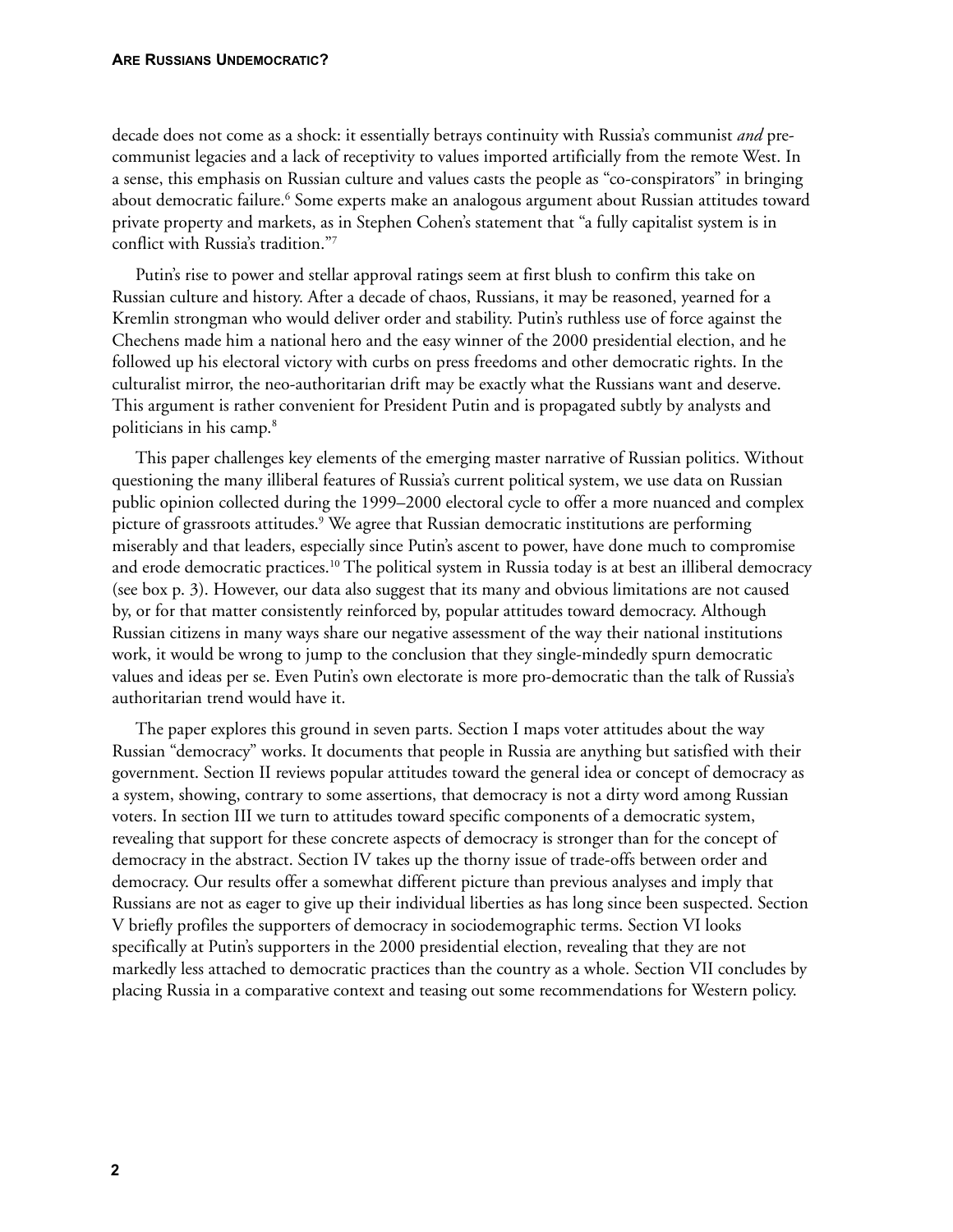# **ILLIBERAL FEATURES OF RUSSIAN DEMOCRACY**

An illustrative checklist of illiberal features of the post-Soviet political order would include the following points. On most scores, they apply as much to the eighty-odd units of Russia's federal system as to the central government in Moscow.

- Governmental decision making is often closed to the public and wrapped in layers of confidentiality and secrecy. If anything, policy making in many issue areas is more closed than it was in the late Soviet period.
- Representative institutions in Russia, especially legislatures, exert much less influence over government policies and budgets than executive and administrative bodies do.
- Ordinary Russians have scant contact with government officials and often assume, rightly or wrongly, that officials are out to protect their own selfish interests and not the welfare of citizens.
- In daily life, individuals continue to be subject to a host of petty restrictions on their personal decisions and mobility. The most onerous of these is the *propiska* system for residential registration—a police-state invention from the Stalin era that perseveres despite repeated commitments to eliminate it. *Propiska* is an invitation to corruption and interferes with the development of a normal market in urban housing.
- The Russian courts remain backward and cannot offer individuals reliable protection against the arbitrary acts of governments. The rights of procurators to detain and interrogate suspects are still shockingly wide by Anglo-American standards.
- The political parties, voluntary associations, and intermediate structures that constitute "civil society" are woefully weak. Political activities that would otherwise rely on their input are commensurately impoverished, as the campaign for the 2000 presidential election demonstrates.
- Corruption is widespread within governmental agencies. It takes a bewildering variety of forms. In regards to corruption in Russia, there are wheels within wheels. Private and public structures interpenetrate almost everywhere you look.
- Evasion of taxes, military service, and other civic responsibilities is rampant, and the volunteer and philanthropic spirit is feeble.
- Whereas prior censorship of the mass media and publishing industry was abolished in Gorbachev's day, Russian governments and the private and quasi-private interests intertwined with them exercise massive pressure on the media to conform to officially approved viewpoints. The pressure is most oppressive on the electronic medium that for about 90 percent of citizens is their main source of political news—television. Coverage of the second war in Chechnya overwhelmingly demonstrates this and can instructively be compared with the first war (1994–1996), when the media were much more freewheeling.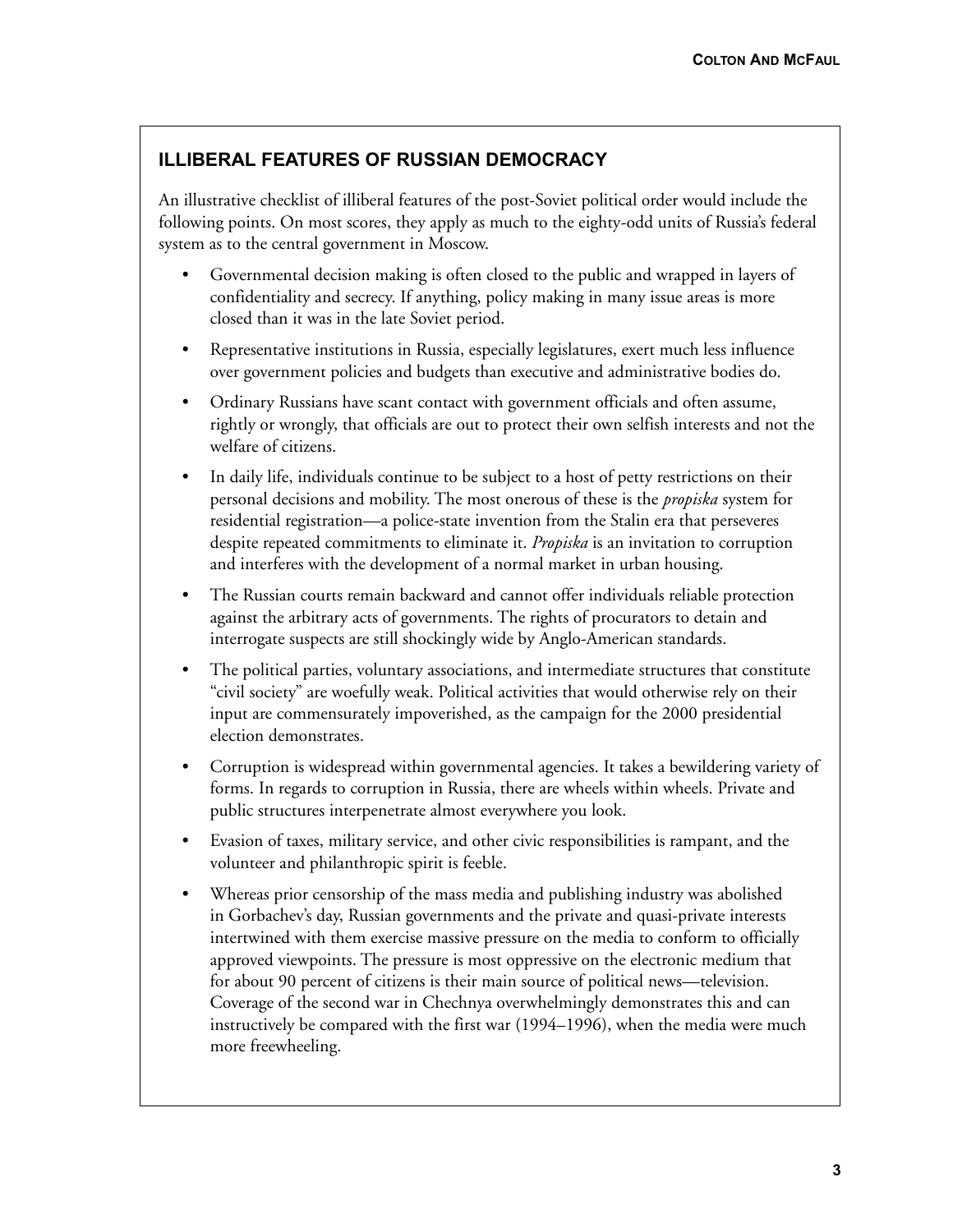- Russian governments have on notable occasions used disproportionate force to suppress opposition—for example, during the 1993 constitutional crisis and in the two grisly wars in Chechnya. Some radical dissidents—for example, the Chechen rebels—in turn have resorted to violent and unscrupulous means. The gun-toting gangs that controlled Chechnya from 1996 until the Russian invasion in 1999 took hundreds of innocent people as hostages, ransoming them off at will, and trafficking some of them as slaves.
- The Soviet-era apparatus for policing and intimidating the population was not dismantled after 1991, despite Boris Yeltsin's fervent promise to do so, and has been considerably revived in the past few years. Yeltsin's successor, Vladimir Putin, is a former director of the FSB, the descendant of the Soviet KGB, and has spoken glowingly of the KGB's services to the state. Since he came to office, FSB officials have occupied numerous posts within the government apparatus.

# **I. POPULAR ASSESSMENTS OF THE PRACTICE OF DEMOCRACY IN RUSSIA**

For the last decade, Russia's leaders, now chosen in contested elections, have repeatedly assured the citizenry that their country's new system of government is a democracy. Our polling data testify categorically that Russians on the whole do *not* believe what they have repeatedly been told. When asked in 1999 whether their political system could be considered a democracy at all (see second column of table 1), slightly more than half of all our survey respondents told interviewers that it could not; only about 20 percent agreed that Russia is a democratic country. To make matters worse, the proportion of the population that considers Russia to be democratically governed has been on the *decrease* in recent years, not on the increase. In the wake of the election of Boris Yeltsin to a second term in 1996, 34 percent of Russian voters thought their homeland was a democracy and 29 percent thought it was not, or a little more than half as many naysayers as there were to be in 1999 (see the first column of table  $1$ ).<sup>11</sup>

| Table 1. Agreement with Statement, "The Political System That Exists in |  |
|-------------------------------------------------------------------------|--|
| Russia Today Is a Democracy," 1996 and 1999 (percentages)               |  |

| <b>POSITION</b>     | $1996^a$ | 1999b |
|---------------------|----------|-------|
| Fully agree         | 3        | 4     |
| Agree               | 31       | 15    |
| Indifferent         | 20       | 19    |
| Disagree            | 23       | 39    |
| Completely disagree | 6        | 13    |
| Don't know          | 17       | 11    |

Interviews after 1996 presidential election ( $N = 2,472$  weighted cases).

*Note:* Percentages may not add to 100 due to rounding.

Interviews before 1999 parliamentary election ( $N = 1,919$  weighted cases).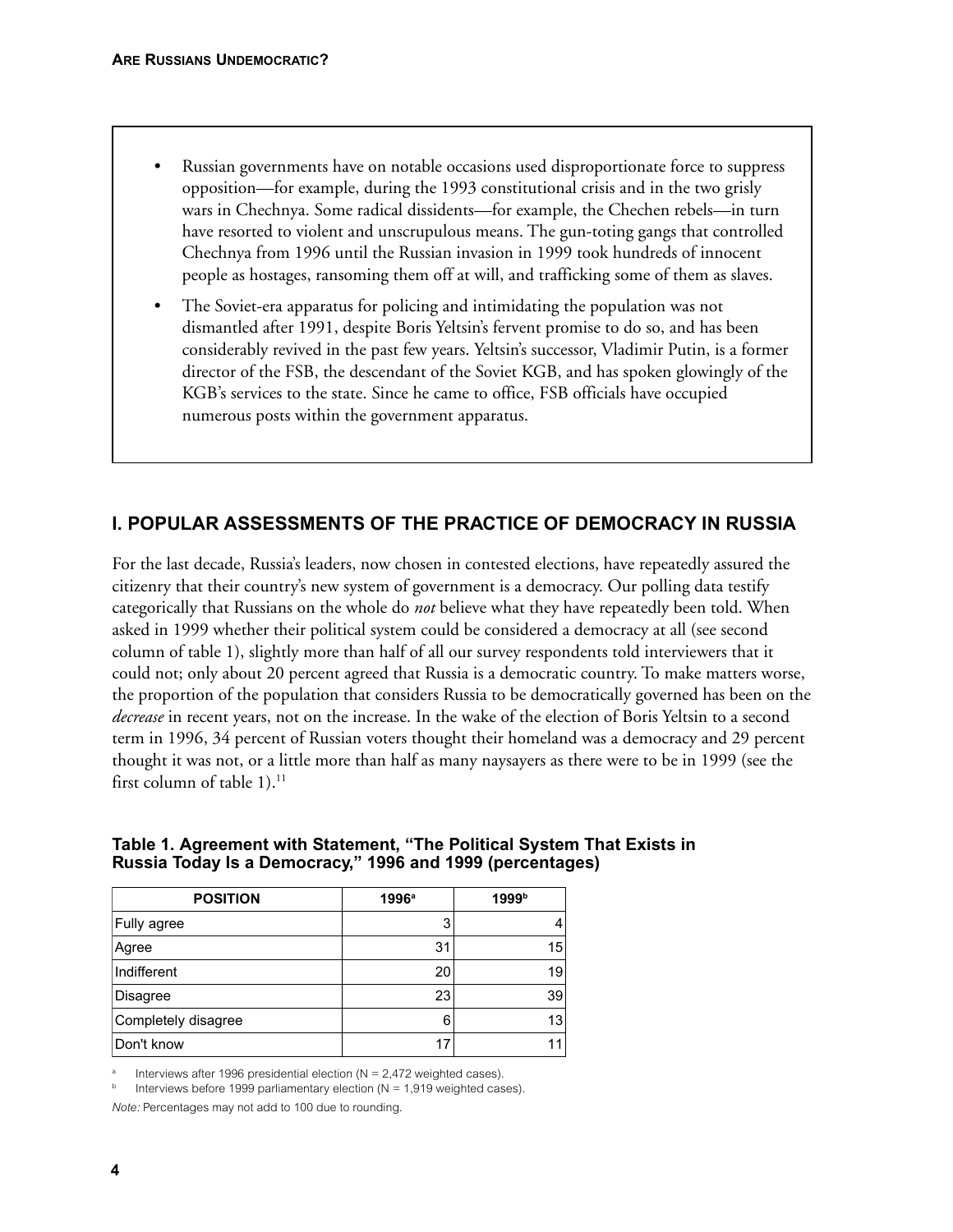**COLTON AND MCFAUL**

Responses to a question about "how democracy is developing" manifest a similarly bleak trend (see table 2). One-quarter of Russians felt satisfaction in 1996 with the course of democratization, while more than half were dissatisfied. In 1999 the proportion of satisfied individuals had shrunk to 10 percent and 80 percent proclaimed themselves dissatisfied with the trend.

| <b>POSITION</b>         | $1996^a$ | 1999b |
|-------------------------|----------|-------|
| <b>Fully satisfied</b>  |          |       |
| Satisfied               | 25       |       |
| Dissatisfied            | 42       | 56    |
| Completely dissatisfied | 15       | 24    |
| Don't know              | 17       |       |

## **Table 2. Satisfaction with How Democracy Is Developing in Russia, 1996 and 1999 (percentages)**

Interviews after 1996 presidential election ( $N = 2,472$  weighted cases).

Interviews before 1999 parliamentary election ( $N = 1,919$  weighted cases).

*Note:* Percentages may not add to 100 due to rounding.

By any gauge one cares to employ, frustration with the operations of contemporary Russian government is rampant. The vast majority of citizens believe that their governmental authorities do their job inadequately, as the top panel of table 3 shows conclusively. On a five-point scale for ranking government performance, almost two-thirds of Russians take one of the two pronouncedly negative positions; a mere 5 percent adopt one of the two positive positions. When individuals are asked about governmental responsiveness and accountability, the picture they paint is no more flattering. Twenty-five percent of our respondents in 1999–2000 fully agreed and 60 percent agreed with the assertion that government officials "do not especially care what people like me think," leaving only 2 percent to dissent. In reaction to the statement, "people like me have no say in what the government does," 14 percent fully agreed and 42 percent agreed, with 29 percent disagreeing.<sup>12</sup>

Given the magnitude of the discontent with the current order, it is perhaps to be expected that many in Russia will be nostalgic for the alternative most familiar to them from life experience—the Soviet one-party system. The vast majority of Russians at the present time are convinced that the dismantling of the Soviet Union was a mistake (see table 4). Fewer than 15 percent of our polling respondents in 1999 disagreed in whole or in part with the statement that the Union of Soviet Socialist Republics (USSR) "should never under any circumstances have been dissolved." Those who agreed with the statement outnumbered them about five-to-one. A cornerstone of Russia's vaunted democratic revolution is looked upon with almost universal disdain one decade after it came about.<sup>13</sup>

The sources of warm memories of the Soviet period are many, and no doubt include feelings of a private and nonpolitical nature. Given the turbulent last decade in Russia, nostalgia for a more stable predictable era should not be surprising. In the political realm, many Russians have fond memories of the Soviet Union's authoritarian regime, as can be seen in table 5. Presented with a four-way choice among an unreformed Soviet system, a reformed Soviet system, the current political system, and "democracy of the Western type," a clear preponderance of our respondents in 1999 fancied some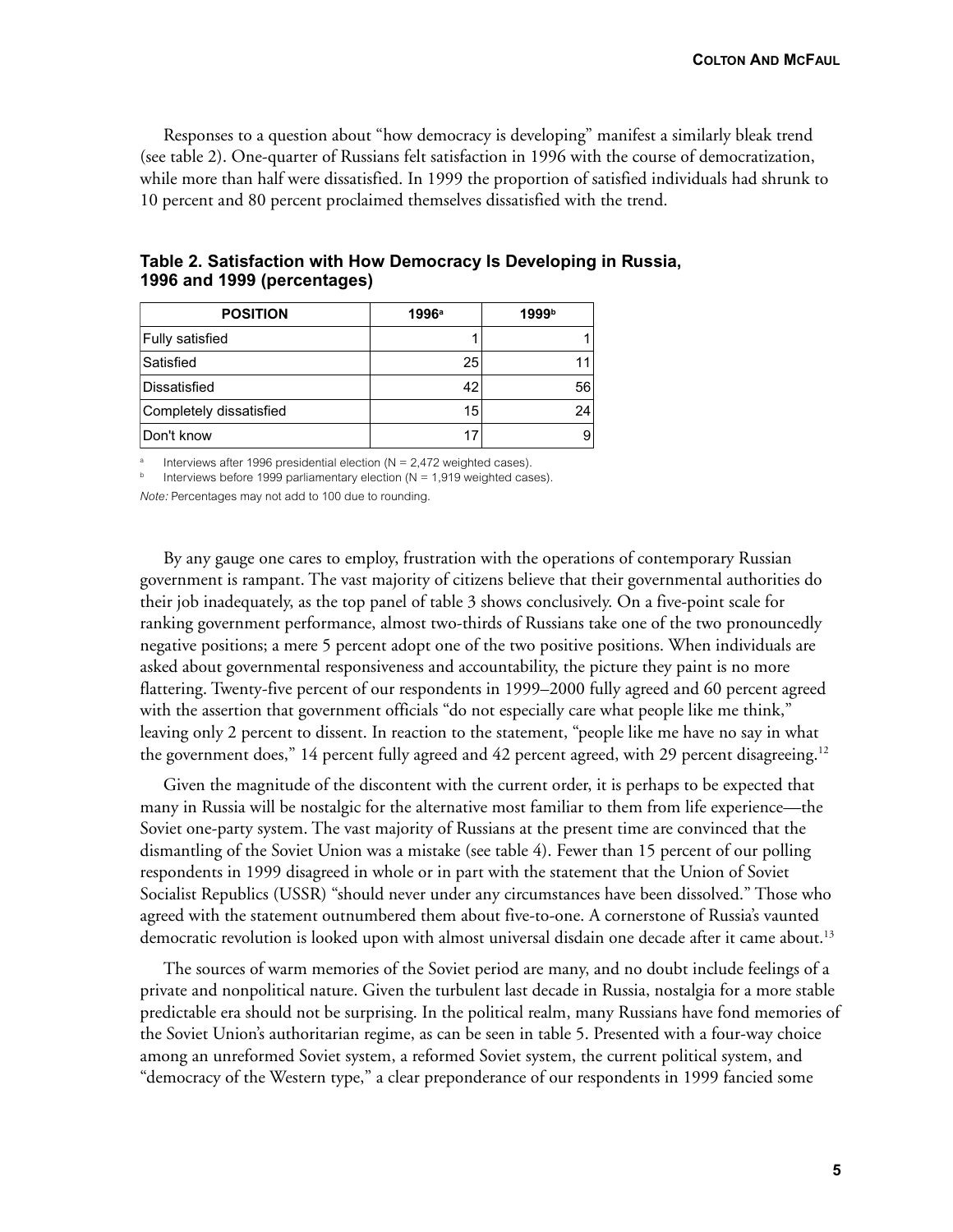| <b>QUESTION/ANSWER</b>                                                                                                                               | <b>PERCENTAGE</b> |
|------------------------------------------------------------------------------------------------------------------------------------------------------|-------------------|
| Rate the Russian political scale on a 5-point scale, "where 1 means that things are<br>working very poorly and 5 means things are working very well" |                   |
| 1 (very poorly)                                                                                                                                      | 37                |
| $\overline{2}$                                                                                                                                       | 27                |
| 3                                                                                                                                                    | 27                |
| 4                                                                                                                                                    | 3                 |
| 5 (very well)                                                                                                                                        | $\overline{c}$    |
| Don't know                                                                                                                                           | 4                 |
| Position on statement, "It seems to me government officials do not especially care<br>what people like me think"                                     |                   |
| Fully agree                                                                                                                                          | 25                |
| Agree                                                                                                                                                | 59                |
| Indifferent                                                                                                                                          | 9                 |
| Disagree                                                                                                                                             | $\,6$             |
| Completely disagree                                                                                                                                  | 0                 |
| Don't know                                                                                                                                           | $\overline{2}$    |
| Position on statement, "People like me have no say in what the government does"                                                                      |                   |
| Fully agree                                                                                                                                          | 14                |
| Agree                                                                                                                                                | 42                |
| Indifferent                                                                                                                                          | 11                |
| Disagree                                                                                                                                             | 25                |
| Completely disagree                                                                                                                                  | 4                 |
| Don't know                                                                                                                                           | $\overline{4}$    |

# **Table 3. Satisfaction with the Russian Political System, 1999–2000a**

<sup>a</sup> Interviews after 1999 parliamentary election ( $N = 1,846$  weighted cases).

*Note:* Percentages may not add to 100 due to rounding.

## **Table 4. Agreement with Statement, "The Soviet Union Should Never under Any Circumstances Have Been Dissolved," 1999a**

| <b>POSITION</b>     | <b>PERCENTAGE</b> |
|---------------------|-------------------|
| Fully agree         | 38                |
| Agree               | 35                |
| Indifferent         |                   |
| Disagree            |                   |
| Completely disagree |                   |
| Don't know          | 3                 |

<sup>a</sup> Interviews before 1999 parliamentary election ( $N = 1,919$  weighted cases).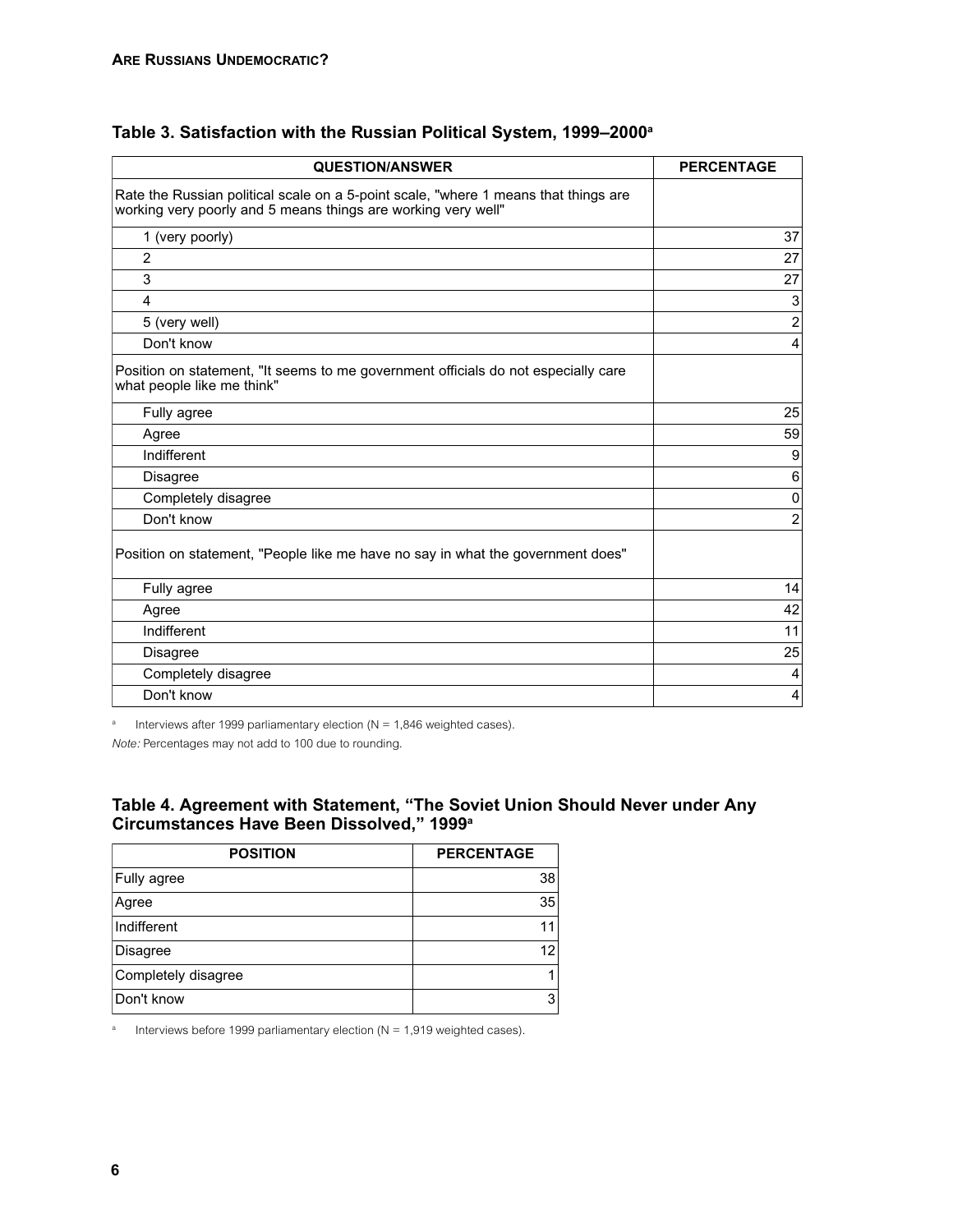| <b>PREFERENCE</b>                                              | <b>PERCENTAGE</b> |
|----------------------------------------------------------------|-------------------|
| The Soviet system we had in our country<br>before perestroika  | 25                |
| The Soviet system, but in a different, more<br>democratic form | 41                |
| The political system that exists today                         | 12                |
| Democracy of the Western type                                  |                   |
| Other response or Don't know                                   |                   |

#### **Table 5. Preferred Political System for Russia, 1999–2000a**

Interviews after 1999 parliamentary election ( $N = 1,846$  weighted cases).

*Note:* Percentages may not add to 100 due to rounding.

version of the Soviet model, and only about one in five preferred the current political order or a Western democracy. Notice, however, that the most widely desired outcome is a *democratized* version of the Soviet system, not the dictatorship that Mikhail Gorbachev inherited in 1985 and subsequently demolished. Note also the intriguing discrepancy between Tables 5 and 4. About threequarters of Russians in 1999 beheld the passing of the Soviet Union with regret; but only about onequarter wished for a return to the unmodified Soviet political system. Even among respondents (73% as shown in table 4) who strongly believed the dissolution of the USSR to have been a mistake, fewer than 40 percent of these people favored reinstatement of an unreformed Soviet-type polity.<sup>14</sup>

## **II. POPULAR ATTITUDES TOWARD THE IDEA OF DEMOCRACY**

In all democracies, especially new ones, dissatisfaction with the practice of democracy has the potential to erode the normative preference for democracy.15 This is most certainly the case in the Russian Federation. For example, mass support for democracy writ large dropped in the aftermath of the confrontation between the parliament and President Yeltsin in September–October 1993.16 Ordinary people did not like the practice of politics they were witnessing. Since it was called democracy, their support for democracy and the "democrats" declined. As of today, though, many Russian citizens seem to recognize the difference between the democracy practiced in Russia and the ideal or norm of democracy that Russia has failed to achieve. As already noted, voters expressed anger at the condition of their political system in our 1999–2000 polls. And yet, when they were interrogated about the idea of democracy, the gestalt was very different.

Answers to the most straightforward of the questions we posed—"Do you in general support the idea of democracy?"—are contained in the top section of table 6. About two respondents in three endorsed the concept of democracy, while fewer than one in five were against it. As a general proposition, then, Russians overwhelmingly embrace democracy. Contrary to many journalistic reports, "democracy" has not degenerated into a dirty word for most Russian voters.

In response to a crude binary choice—democracy or not—an affirmative answer to this question may not tell us much about either the understanding of or deep commitment to the concept. We thus inserted several variations on the same overall theme into our survey questionnaire. For one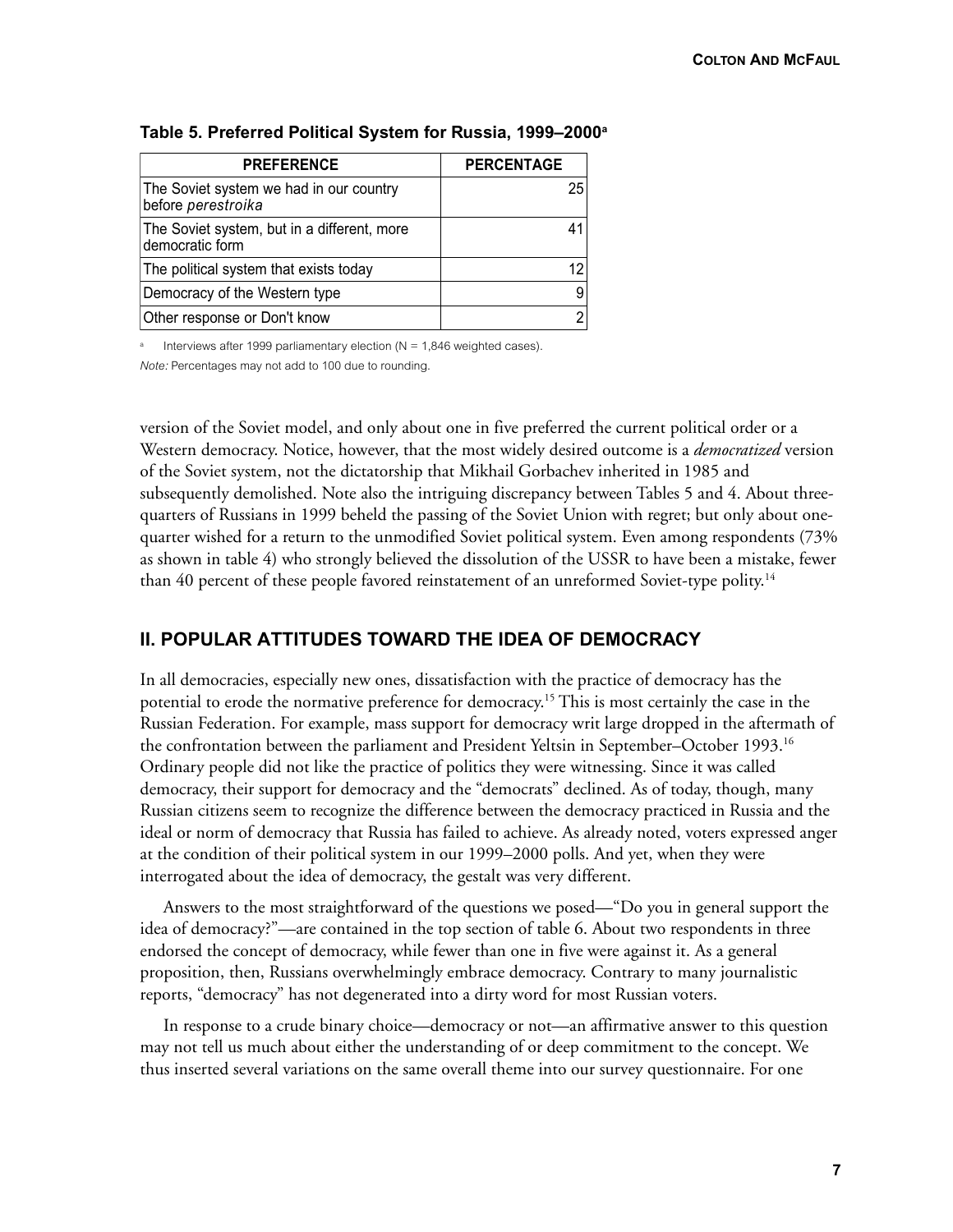| <b>QUESTION/ANSWER</b>                                                                                                                   | <b>PERCENTAGE</b> |
|------------------------------------------------------------------------------------------------------------------------------------------|-------------------|
| "Do you in general support the idea of democracy or do you come out against the<br>idea of democracy?" <sup>a</sup>                      |                   |
| Support it                                                                                                                               | 64                |
| Against it                                                                                                                               | 18                |
| Don't know                                                                                                                               | 18                |
| How good would democracy be for governing Russia? <sup>b</sup>                                                                           |                   |
| Very good way                                                                                                                            | 8                 |
| Fairly good way                                                                                                                          | 52                |
| Fairly bad way                                                                                                                           | 18                |
| Very bad way                                                                                                                             | 6                 |
| Don't know                                                                                                                               | 16                |
| Agreement with statement, "Democracy may have many problems, but it is better<br>than any other form of government."b                    |                   |
| Fully agree                                                                                                                              | 6                 |
| Agree                                                                                                                                    | 41                |
| Indifferent                                                                                                                              | 20                |
| <b>Disagree</b>                                                                                                                          | 15                |
| Completely disagree                                                                                                                      | $\overline{2}$    |
| Don't know                                                                                                                               | 17                |
| Agreement with statement, "In a democracy, citizens have more control over their<br>leaders than in nondemocratic systems." <sup>b</sup> |                   |
| Fully agree                                                                                                                              | 9                 |
| Agree                                                                                                                                    | 43                |
| Indifferent                                                                                                                              | 16                |
| Disagree                                                                                                                                 | 13                |
| Completely disagree                                                                                                                      | $\overline{2}$    |
| Don't know                                                                                                                               | 17                |

**Table 6. Attitudes Toward the Idea of Democracy, 1999–2000**

Interviews before 1999 parliamentary election ( $N = 1,919$  weighted cases).

Interviews after 1999 parliamentary election ( $N = 1,846$  weighted cases).

*Note:* Percentages may not add to 100 due to rounding.

thing, we had our interviewers ask if democracy is an appropriate way for Russia to be governed. Russian voters, after all, may suppose that democracy is fine in theory or an appropriate way for governing in rich Western countries but still unsuitable for their homeland. Domestic commentators often dismiss democracy as a luxury Russia cannot afford right now. However, the typical Russian voter, as the second panel of table 6 indicates, is of a different opinion. Sixty percent of our respondents in 1999–2000 felt that democracy was a very good or a fairly good model for Russia, with far fewer, 24 percent, portraying it as fairly bad or very bad.

Equally noteworthy, Russians also seem to realize that no political system is perfect. In reply to the Churchillian question about democracy in relation to the alternatives, a plurality of voters goes along with democracy as the best form of government when compared to other systems (see table 6).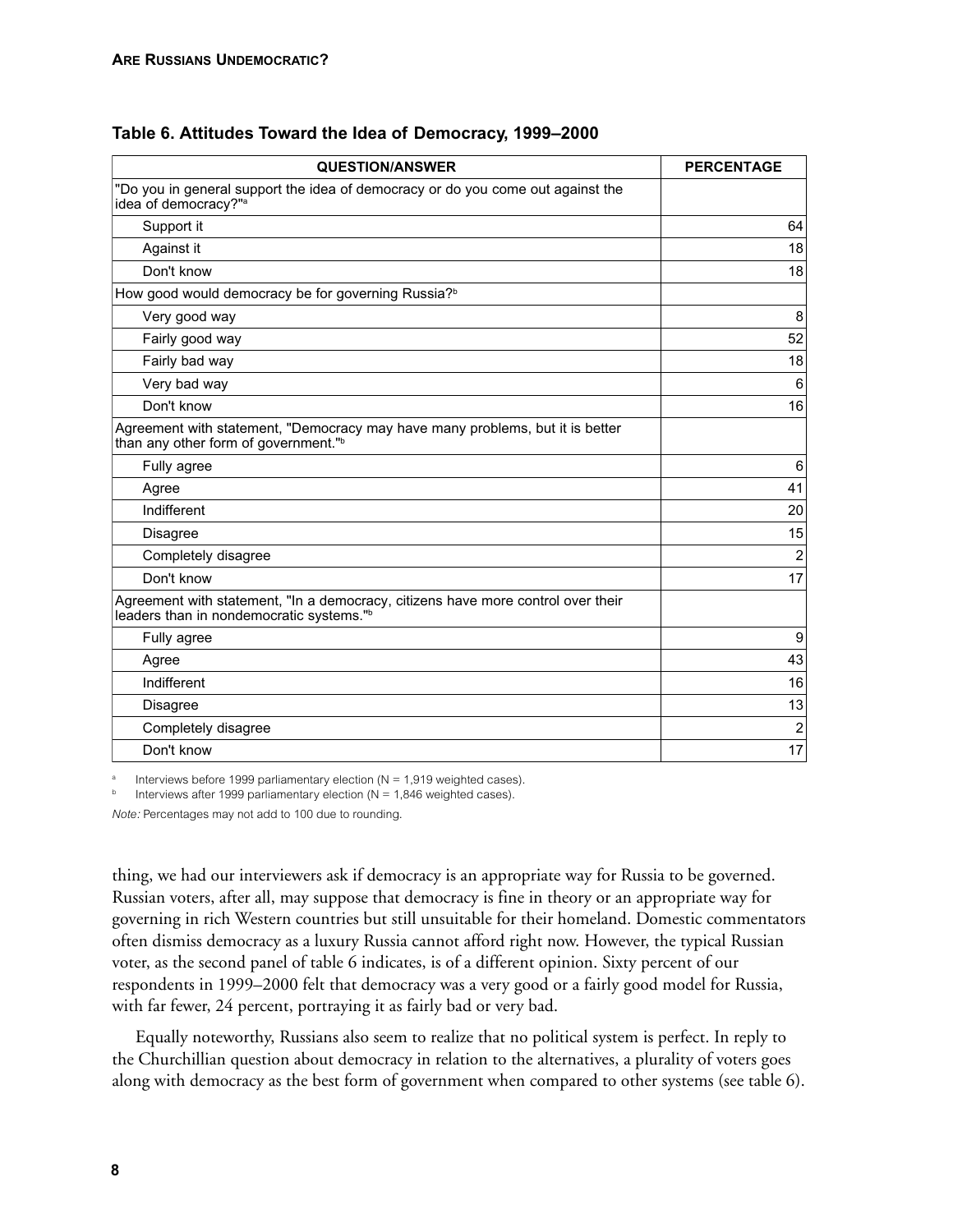When asked about government accountability, most Russian citizens, as we reported above, do not think that their own government is responsive to their needs. In principle, however, they believe that democracies in general give citizens more control over their leaders than dictatorships. The answers to this item are revealing since most Russians of voting age, except for the very youngest, have direct personal experience with dictatorial rule.

It is tempting to speculate that the general notion of democracy for Russians is a proxy for the affluent way of life associated with the Western nations. Our data do not allow us to sound out this possibility in depth, but we do find evidence that envy of the West is not the all-consuming force it once might have been and that not all Russians perceive democracy as a monopoly of the Western community.

The best clue comes from a polling question about the extent of emulation of Western experience. We asked survey respondents to choose among three formulations of Russia's optimal strategy. Almost none of our informants selected the option that connoted slavish imitation of the West. Opinion divided nearly evenly between those looking to the West as a partial if not exclusive model and those wanting Russia to shun the West and hew to its own exclusive path.<sup>17</sup> Table 7 juxtaposes those responses with the distribution of opinion on our questions concerning the idea of democracy and the best political system for Russia. Among those who took a position on Westernization, support for the idea of democracy was highest among persons who favored at least some learning from the West. But even among defenders of a separate national path for Russia, a majority (52 percent) said they favored democracy in principle, whereas a minority (28 percent) came out against it. The pattern is similar for preference for a political system. An unreformed Soviet political system comes out slightly ahead of the most widely preferred option, a reformed Soviet system, only among the respondents who do not voice a position on Westernization. Proponents of a separate national

|                                                                                                 | POSITION ON WESTERNIZATION OF RUSSIA |                                                                       |                                       |                   |
|-------------------------------------------------------------------------------------------------|--------------------------------------|-----------------------------------------------------------------------|---------------------------------------|-------------------|
| <b>POSITION ON THE IDEA OF</b><br><b>DEMOCRACY AND PREFERRED</b><br>POLITICAL SYSTEM FOR RUSSIA | <b>IMITATE THE</b><br><b>WEST</b>    | <b>SELECTIVELY</b><br><b>BORROW</b><br><b>FROM THE</b><br><b>WEST</b> | <b>FOLLOW A</b><br><b>UNIQUE PATH</b> | <b>DON'T KNOW</b> |
| The idea of democracy <sup>a</sup>                                                              |                                      |                                                                       |                                       |                   |
| Support it                                                                                      | 69                                   | 76                                                                    | 52                                    | 35                |
| Against it                                                                                      | 6                                    | 10                                                                    | 28                                    |                   |
| Don't know                                                                                      | 25                                   | 13                                                                    | 20                                    | 60                |
| Preferred political system <sup>b</sup>                                                         |                                      |                                                                       |                                       |                   |
| Unreformed Soviet system                                                                        | 15                                   | 15                                                                    | 36                                    | 39                |
| Reformed Soviet system                                                                          | 39                                   | 43                                                                    | 38                                    | 32                |
| Current political system                                                                        | 8                                    | 16                                                                    | 9                                     | 5                 |
| Western democracy                                                                               | 15                                   | 13                                                                    | 5                                     | 5                 |
| Other response or don't know                                                                    | 23                                   | 13                                                                    | 11                                    | 20                |

**Table 7. Attitudes Toward the Idea of Democracy and Preferred Political System for Russia, by Attitude Toward Westernization of Russia, 1999–2000 (percentages)**

 $N = 1,919$  weighted cases.

 $N = 1,846$  weighted cases.

*Note:* Percentages may not add to 100 due to rounding.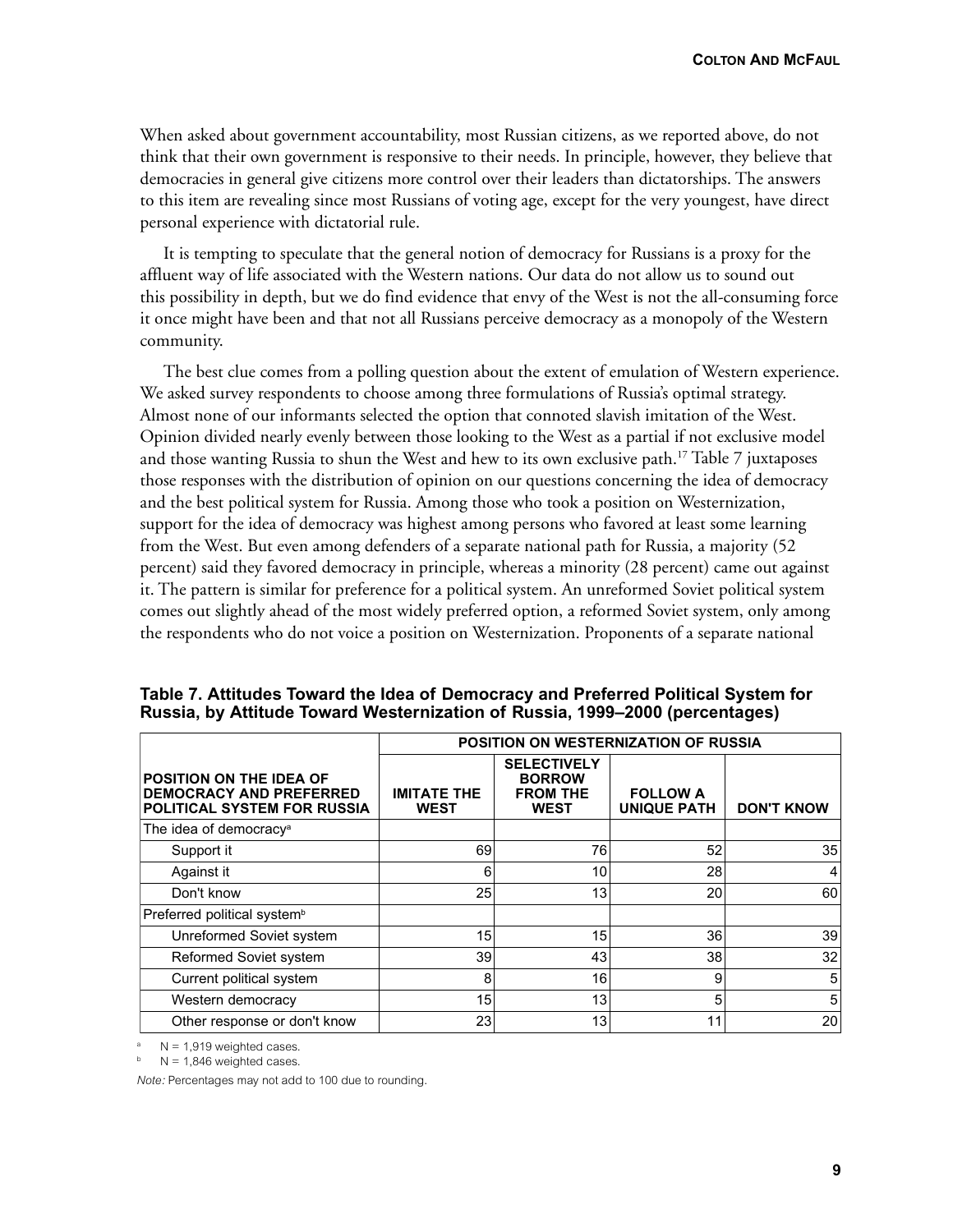path are considerably more likely than individuals who favor wholesale or selective borrowing from the West to prefer an unreformed Soviet system, but even in that category a slight plurality prefers a reformed Soviet system.

It is clear, in other words, that a significant portion of the Russian population acquiesces to the abstract idea of democracy without necessarily looking to the West for guidance. Democracy as an idea somehow possesses a measure of autonomy in the popular mind from attitudes toward Western civilization. This discovery casts cold water on the claims by some analysts in the West that democratic ideas are indivisible and must always be juxtaposed against the values of non-Western cultures. As the history of Japanese, Chilean, or Botswanan democracy demonstrates, countries can build democratic institutions without turning into facsimiles of the United States. Our data hint that a similar process of nativization of the idea of democracy may be starting in Russia.

# **III. POPULAR ATTITUDES TOWARD THE COMPONENTS OF DEMOCRACY**

Substantively, the word *democracy* means different things to different people.18 It has been used to describe everything from the city-states of Greek antiquity to the pre-1990 German "Democratic" Republic. Soviet ideology was never rhetorically anti-democratic. In the new Russia, Boris Yeltsin's appropriation of the term to describe his reforms and his allies—the "democrats" versus the "communists"—served to muddy and distort, if not to discredit, the term. Support of democratic ideas correlates in many modern countries with support for liberal and democratic procedures, but not always and not neatly.19 To fully appreciate people's attitudes about democracy, therefore, requires us to deal with some specific institutions and folkways of democracy.

When disaggregated into specific components (see table 8), endorsement of democratic institutions and practices is higher in Russia than the already considerable support for democracy as a global concept. Regarding what is by most definitions the *sine qua non* of democracy, competitive elections, Russians by a lopsided majority believe in them. Eighty-seven percent of survey respondents in 1999 answered that it was important to them that the country's leaders be popularly elected; a paltry 9 percent said it was not important.

Relatedly, when asked about citizen responsibilities, 86 percent fully agreed or agreed that it is the responsibility of each citizen to vote in elections; 6 percent disagreed or completely disagreed. These figures help explain why voter turnout in Russian national elections has hovered around two-thirds, except for the dip in the parliamentary elections and referendum of December 1993.

Elections, of course, are not the only ingredient of a consolidated democracy, and citizen approval of them in Russia could possibly be a legacy of the Soviet era, because leaders back then were "elected" as well (albeit in elections with a single name on the ballot slip).<sup>20</sup> Russian voters, it so happens, espouse many other attributes of the democratic polity that did not exist in Soviet times. By expansive margins, they concur in a number of the classic freedoms enshrined in a liberal democracy (table 8). And, unlike some of the other responses to questions about democracy in the abstract, 5 percent and fewer of survey respondents in 1999 found it impossible to answer these survey items. More than 85 percent of those polled responded that the freedom of one's convictions, free expression, and freedom to elect the country's leaders were important to them. Seventy, 75, and 81 percent found religious freedom, free choice of place of residence, and freedom of mass media,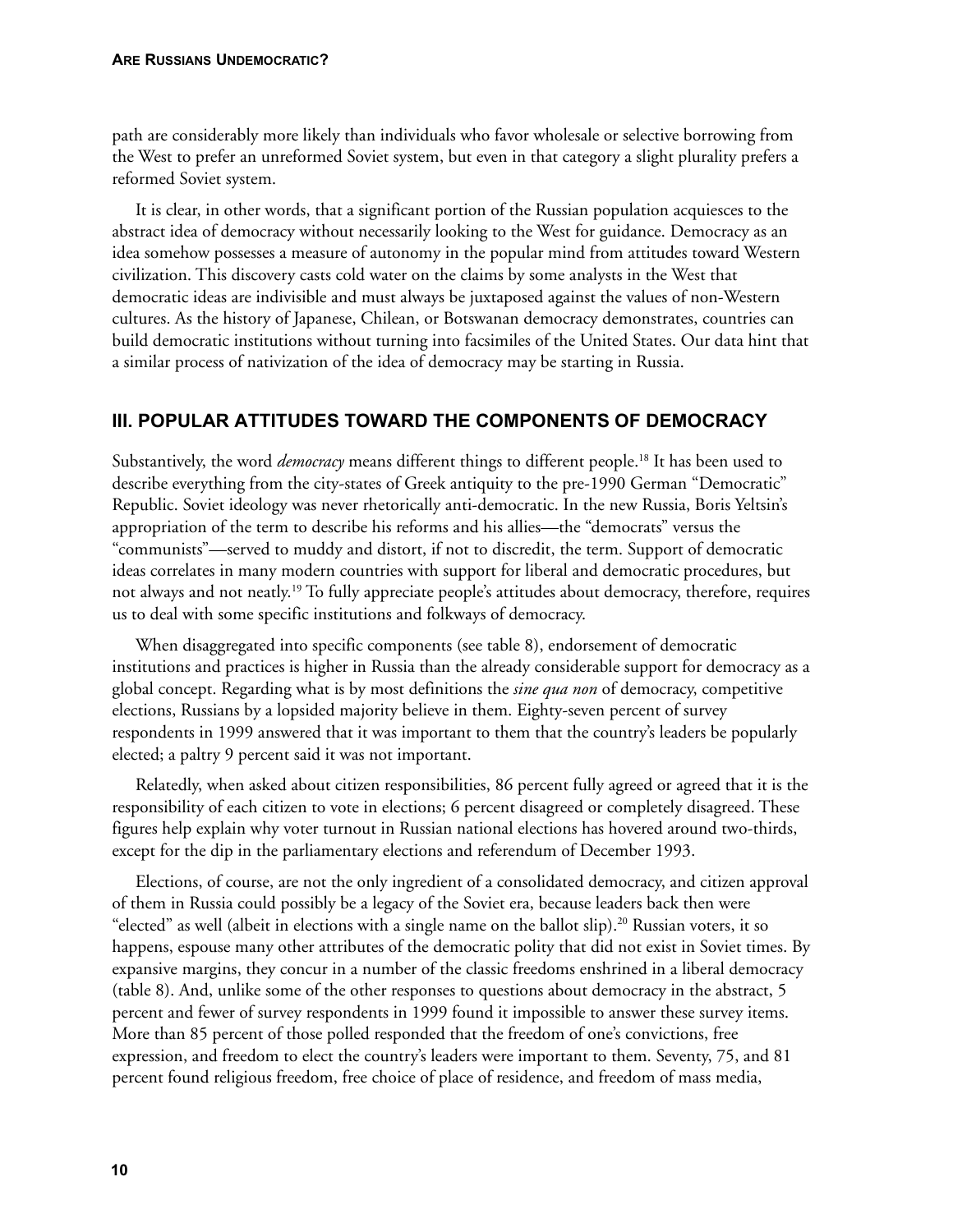respectively, to be important. In only one domain—freedom to travel abroad, which most Russians cannot act on for financial reasons—did less than a majority (40 percent) agree with the importance of the freedom.

|                                                      | <b>IMPORTANCE TO THE RESPONDENT</b> |                                |                   |
|------------------------------------------------------|-------------------------------------|--------------------------------|-------------------|
| <b>RIGHT OR FREEDOM</b>                              | <b>IMPORTANT</b>                    | <b>NOT</b><br><b>IMPORTANT</b> | <b>DON'T KNOW</b> |
| Freedom to elect the country's leaders               | 87                                  |                                | 4                 |
| Freedom to have one's own convictions                | 87                                  | 9                              | 4                 |
| Freedom of expression                                | 87                                  | 10                             | 3                 |
| Freedom of the press, radio, and television          | 81                                  | 14                             | 5                 |
| Free choice of place of residence within the country | 75                                  | 22                             | 3                 |
| Religious freedom                                    | 70                                  | 26                             | 4                 |
| Freedom to travel abroad                             | 40                                  | 56                             | 4                 |

**Table 8. Importance of Rights and Freedoms to Russians, 1999 (percentages a)**

Interviews before 1999 parliamentary election ( $N = 1,919$  weighted cases).

For this bundle of civic and personal freedoms, the incidence of support is so high in Russia that it runs through all groupings within the population and cuts across expressions of support for particular regimes. So, for example, 94 percent of the advocates of a Western democracy, 91 percent of the supporters of the current political system, and 90 percent of the supporters of a reformed Soviet system agree with the importance of elections—but so do *78 percent* of those who say they prefer Russia to have a Soviet-type regime, as it existed before *perestroika.*

Regarding more complex liberal and democratic precepts, support among Russians does not come so close to unanimity, but the levels are often, nonetheless, impressive. Regarding checks and balances and the constitutional separation of powers—rather demanding concepts—a majority of Russians favor a divided and federalized government. Cultural theorists and Kremlin propagandists often assert that the Russian people want a strong president to head their government, unconstrained by other political actors. In fact, Russians seem more comfortable with a division of power between the president and parliament (see table 9). In response to the question, "Should the president or parliament be stronger?" the largest number of respondents take a middling position, recommending that the executive and legislative branches have equal power. This result is somewhat unexpected, what with the low reputation Russia's parliament enjoys. In our questions about trust in institutions, the parliament ranked near the bottom, well below the most trusted (the army and the Russian Orthodox Church). In favoring the norm of separation of powers while ranking the actual parliament so low, Russian citizens evince a sophisticated grasp of some facets of democratic government. Nor do they want to assign the federal government in Moscow unbridled power over regional governments (table 9). Again, when asked if the center or the regions should have more power, the lion's share of respondents gravitated to the neutral answer of some power to the center, some power to the regions.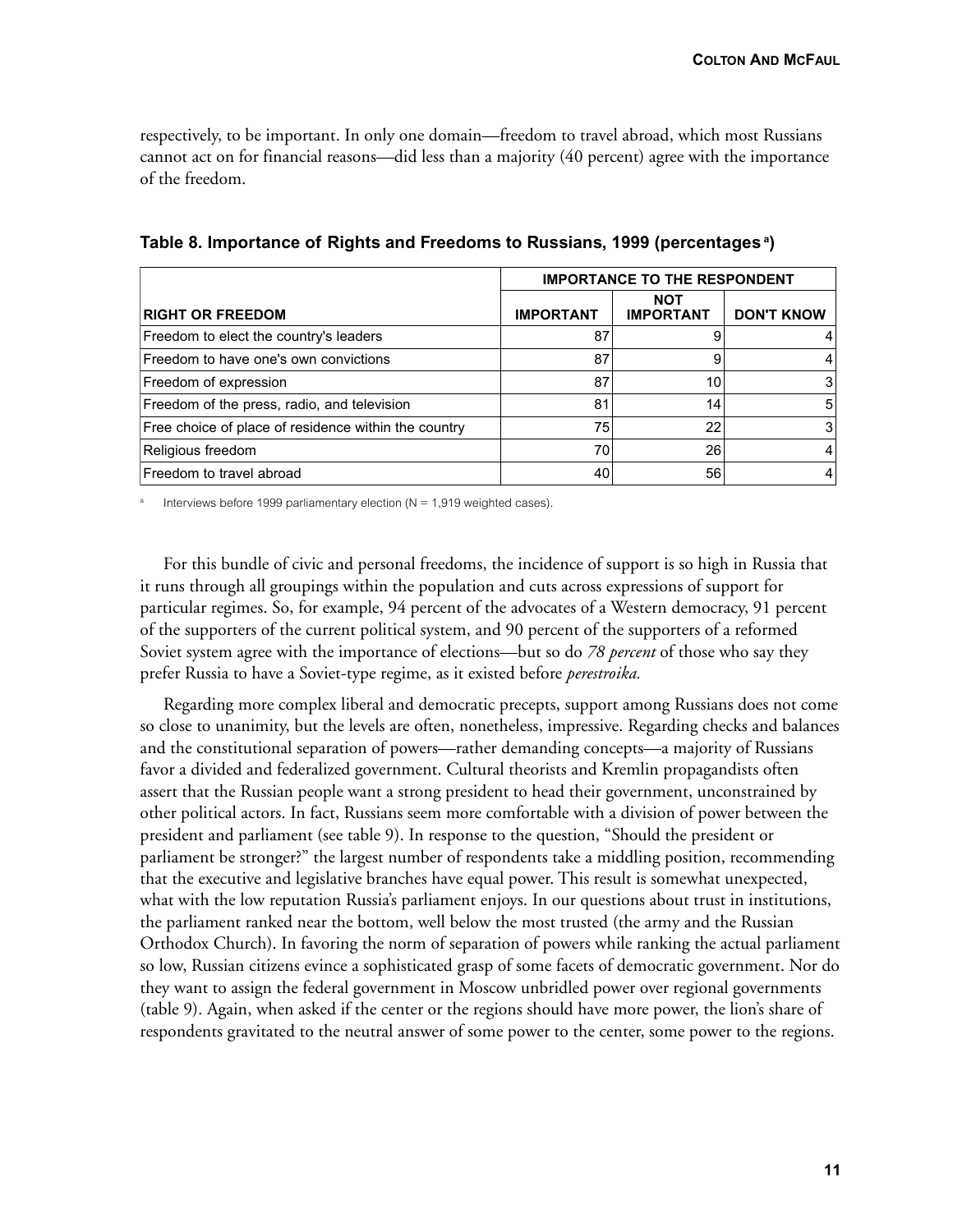| <b>QUESTION/ANSWER</b>                                                                                                                                                                                                                           | <b>PERCENTAGE</b> |
|--------------------------------------------------------------------------------------------------------------------------------------------------------------------------------------------------------------------------------------------------|-------------------|
| Who should have more power in the central government, on a five-point scale "where 1<br>denotes that the President should have much more power than Parliament and 5 denotes<br>that Parliament should have much more power than the President"? |                   |
| 1 (President much stronger)                                                                                                                                                                                                                      | 17                |
| 2                                                                                                                                                                                                                                                | 8                 |
| 3 (President and Parliament equal in power)                                                                                                                                                                                                      | 45                |
| 4                                                                                                                                                                                                                                                | 71                |
| 5 (Parliament much stronger)                                                                                                                                                                                                                     | 16                |
| Don't know                                                                                                                                                                                                                                       | 8                 |
| Distribution of decision-making power between Moscow and the regions                                                                                                                                                                             |                   |
| Everything should be decided in Moscow                                                                                                                                                                                                           | 5                 |
| Most questions should be decided in Moscow                                                                                                                                                                                                       | 10 <sup>1</sup>   |
| Some questions should be decided in Moscow and some in the regions                                                                                                                                                                               | 53                |
| Most questions should be decided in the regions                                                                                                                                                                                                  | 23                |
| Everything should be decided in the regions                                                                                                                                                                                                      | 6                 |
| Don't know                                                                                                                                                                                                                                       | $\overline{c}$    |

# **Table 9. Opinions on the Balance Among Russian Political Institutions, 1999a**

a Interviews before 1999 parliamentary election ( $N = 1,919$  weighted cases).

*Note:* Percentages may not add to 100 due to rounding.

## **Table 10. Attitudes Toward Political Parties, 1999–2000a**

| <b>QUESTION/ANSWER</b>                                                                                                                                                                                                   | <b>PERCENTAGE</b> |
|--------------------------------------------------------------------------------------------------------------------------------------------------------------------------------------------------------------------------|-------------------|
| Necessity of political parties in Russia, on a five-point scale "where 1 means that political<br>parties are necessary to make our political system work and 5 means that political parties<br>are not needed in Russia" |                   |
| 1 (Parties are necessary to make our political system work)                                                                                                                                                              | 32                |
| 2                                                                                                                                                                                                                        | 21                |
| 3                                                                                                                                                                                                                        | 20                |
| 4                                                                                                                                                                                                                        | 8                 |
| 5 (Parties are not needed in Russia)                                                                                                                                                                                     | 10                |
| Don't know                                                                                                                                                                                                               | 10                |
| Agreement with statement, "Competition among various political parties makes our<br>system stronger"                                                                                                                     |                   |
| Fully agree                                                                                                                                                                                                              | 4                 |
| Agree                                                                                                                                                                                                                    | 35                |
| Indifferent                                                                                                                                                                                                              | 17                |
| <b>Disagree</b>                                                                                                                                                                                                          | 24                |
| Completely disagree                                                                                                                                                                                                      | 6                 |
| Hard to say                                                                                                                                                                                                              | 13                |

<sup>a</sup> Interviews after 1999 parliamentary election ( $N = 1,846$  weighted cases).

*Note:* Percentages may not add to 100 due to rounding.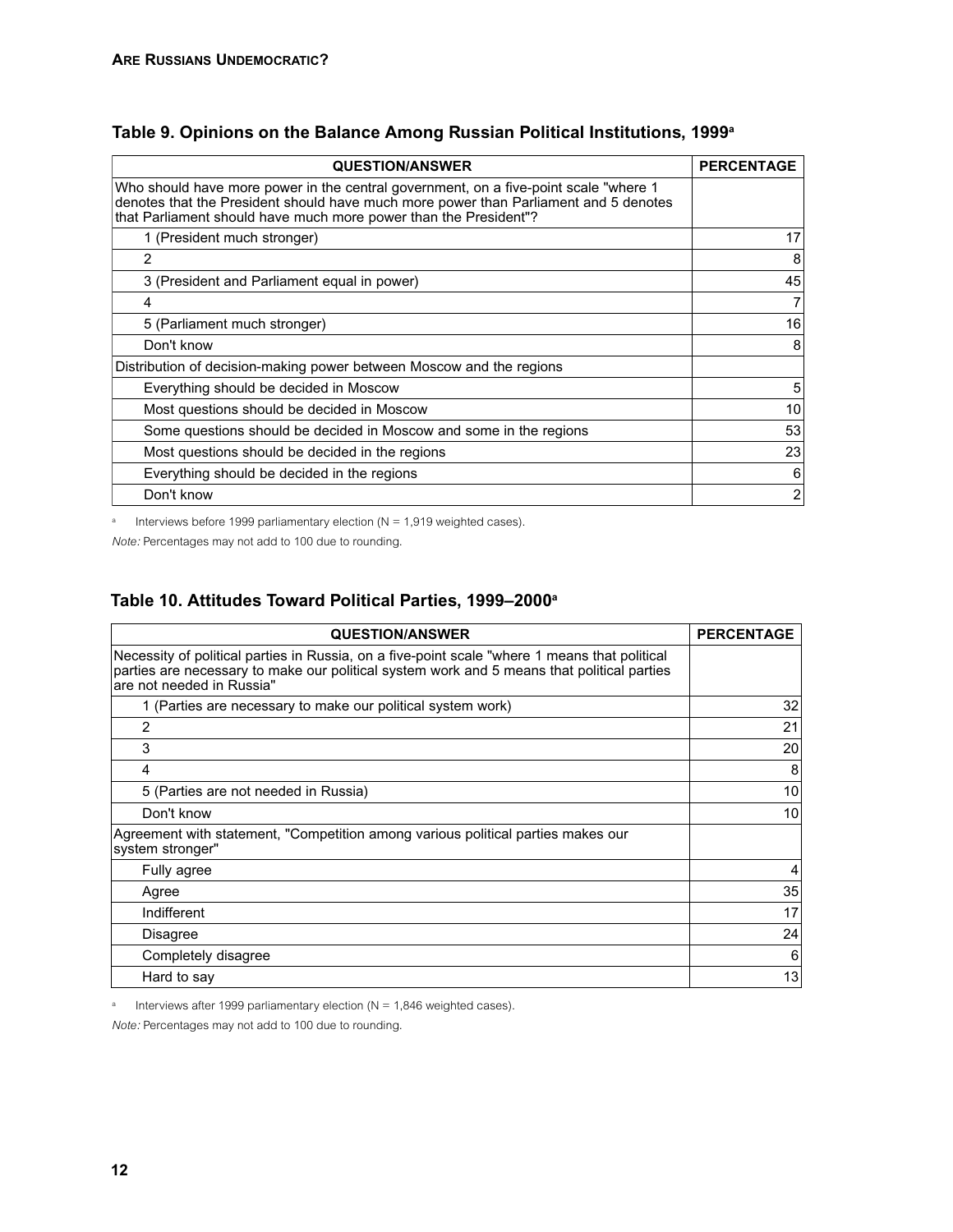Even highly unpopular actors and organizations are recognized as necessary units in a fully functional democratic system. Political parties enjoy the lowest level of trust among all of Russia's institutions and organizations. Yet, when asked how necessary are political parties in making the Russian political system work, many more respondents answered that they were necessary than asserted that they were unnecessary (see table 10). By a smaller margin, more people agreed than disagreed with the statement that competition among political parties makes the polity stronger. If Russians are willing to accept political parties—entities deemed to be inept, marginal, and ineffective in other polls—as a necessary component of democracy, then intuitive knowledge of democratic theory and practice among Russians may be deeper than we tend to assume.

Another question on which Russians face vexing choices is that of law and order. The Soviet heritage, combined with the blossoming of crime and corruption in the 1990s, might well bias them against the rights of the accused and in favor of an ironhanded approach to crime. As table 11 illustrates, however, Russian views on this fraught issue are mixed, with liberal views having the edge over illiberal views but with the latter far from unrepresented in the population. As the top panel of the table tells us, more Russian citizens are willing to let some criminals go free in the name of preserving individual rights than are unwilling to support such a principle. The margin is 45 percent favoring safeguards for the rights of the accused to 29 percent opposed, with the rest neutral or undecided. In the bottom panel, we see a liberal majority on the allied question of the need to defend society's rights even if some innocent people need to be imprisoned. Almost 60 percent contest this assertion, and fewer than 20 percent uphold it. Support for this idea requires a subtle understanding of the rule of law that one might suspect not to be present in current-day Russia.<sup>21</sup> We should expect the poor performance of the legal system to undermine support for the idea of the rule of law. A

| <b>QUESTION/ANSWER</b>                                                                                                 | <b>PERCENTAGE</b> |
|------------------------------------------------------------------------------------------------------------------------|-------------------|
| Agreement with statement, "The rights of the individual must be defended even if guilty<br>people sometimes go free"   |                   |
| Fully agree                                                                                                            | 9                 |
| Agree                                                                                                                  | 36                |
| Indifferent                                                                                                            | 17                |
| <b>Disagree</b>                                                                                                        | 25                |
| Completely disagree                                                                                                    | 4                 |
| Don't know                                                                                                             | 9                 |
| Agreement with statement, "The rights of society must be defended even if innocent<br>people sometimes are imprisoned" |                   |
| Fully agree                                                                                                            | 3                 |
| Agree                                                                                                                  | 15                |
| Indifferent                                                                                                            | 15                |
| <b>Disagree</b>                                                                                                        | 47                |
| Completely disagree                                                                                                    | 12                |
| Don't know                                                                                                             | 8                 |

**Table 11. Attitudes Toward Law and Order, 1999–2000a**

Interviews after 1999 parliamentary election ( $N = 1,846$  weighted cases).

*Note:* Percentages may not add to 100 due to rounding.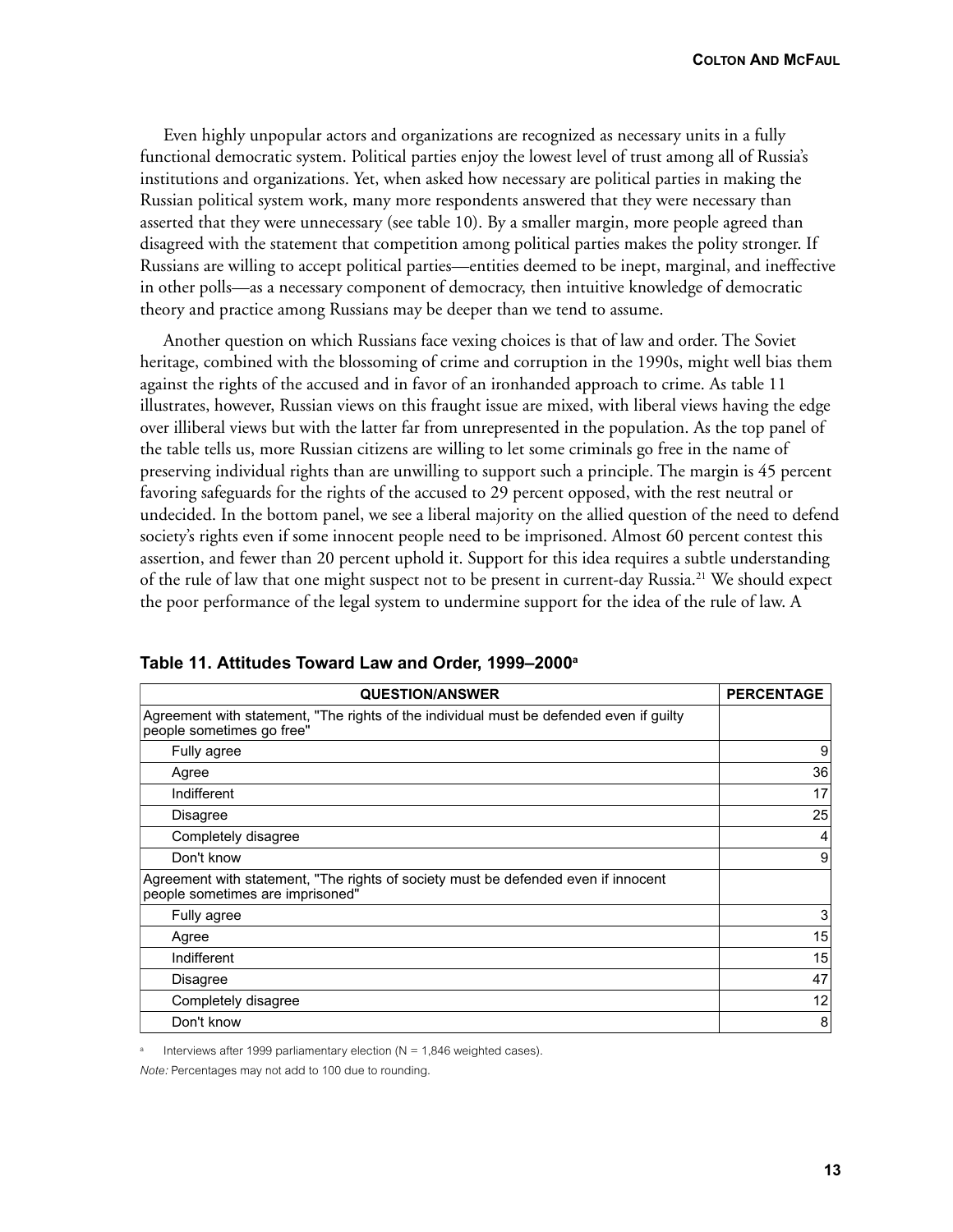sizable minority manifests highly illiberal attitudes, but the overall distribution is not consistent with the thesis that Russians in general yearn for law and order no matter the consequences.

Arguably, the grossest violations of human rights in Russia are now taking place in Chechnya, where federal troops were reintroduced and heavy fighting resumed several months before the first and second waves of our election survey. We know from other research that mass support for Putin's handling of the war was high—nearly 60 percent—from the incursion in September 1999 to the election campaign a half-year later, and that many voters were attracted to Putin because of his vigorous persecution of the military effort.22 But support for the war against the Chechen guerrillas is a different issue than identification with Putin's final objective in the war, which is to keep Chechnya within part of Russia regardless of the cost. Our survey work found public opinion on Chechnya polarized, with a substantial group favoring an all-out effort to keep Chechnya within the federation, another willing to let it separate, and the remainder unsure what the solution might be. On a fivepoint scale where value 1 denotes keeping Chechnya "at all costs" and 5 allowing it to leave Russia, 45 percent of our survey respondents in the winter of 1999–2000 were strongly or moderately in favor of keeping Chechnya in and 33 percent in favor of ceding it independence (see table 12). Although nationalist and racist motivations are not absent in the Russian electorate, especially among ethnic Great Russians, such views fail to predict the attitudes of many citizens even on this highly emotive question.<sup>23</sup>

| <b>POSITION ON FIVE-POINT SCALE</b> | <b>PERCENTAGE</b> |
|-------------------------------------|-------------------|
| 1 (Keep Chechnya at all costs)      | 33                |
| 2                                   | 12                |
| 3                                   | 14                |
|                                     | 6                 |
| 5 (Let Chechnya leave Russia)       | 27                |
| Don't know                          | 8                 |
|                                     |                   |

#### **Table 12. Attitudes Toward the Chechnya Problem, 1999a**

Interviews before 1999 parliamentary election ( $N = 1,919$  weighted cases).

# **IV. DEMOCRACY VERSUS ORDER**

Many theorists of democracy address the potential trade-off between democracy and social order. Russians often relate one to the other, and surveys done in Russia sometimes probe the tensions between the two values, finding that large majorities, if forced to choose, will opt for order over democracy.24 Based on such results, not a few analysts assert that there is a widespread thirst for dictatorship and a rejection of democracy within Russian society today. In internal Russian debates, proponents of autocracy, be they businessmen who want more decisive economic reform or generals who want a more muscular foreign policy, cite polling data to bolster their claims that authoritarian rule is popular with rank-and-file citizens. If the majority crave order and are willing to surrender democracy to achieve this end, then autocratic policies would be legitimate.<sup>25</sup>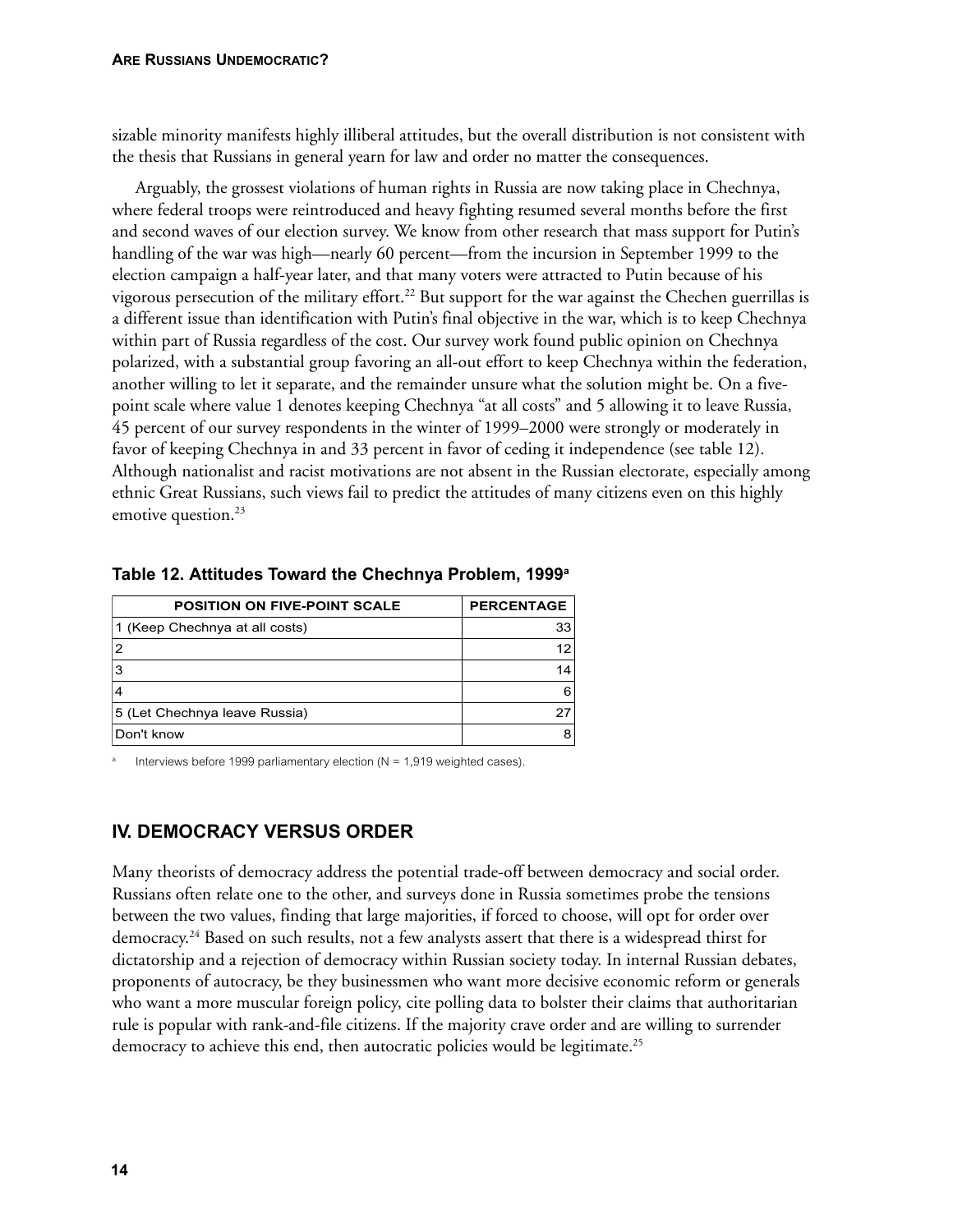**COLTON AND MCFAUL**

The philosophical logic behind such arguments is, in our view, flawed. Order and democracy should not be thought of as two poles on a continuum. To imply in a survey question that there is a natural trade-off between them, and that more of one necessitates less of the other, presents the respondent with a false dichotomy.

As a practical matter, the Russian respondents in our surveys have some conception of the logical trap, as the information laid out in Table 13 indicates. When asked to react to the bald statement that democracies "are not any good at maintaining order," our informants were divided (see table 13). Slightly more disagreed or completely disagreed with this statement than fully agreed or agreed. Nor are Russian citizens unanimous in adopting the cliches often heard about the ineptitude of democracies in coming to decisions and executing economic reform. When asked if democracies "are indecisive and have too much squabbling"—a standard question wording that invites the respondent to agree—more disagree with this statement (41 percent) than agree (34 percent). Russians may very well believe that their own government is indecisive and squabbles too much, but they do not automatically make this assumption about democracy in the abstract. On the more specific relationship between democracy and economic progress, Russians are skeptical of the idea that democracies are bad for the economy. Forty-nine percent of our respondents disagreed with the proposition that in a democracy "the economic system runs badly," as against 18 percent in agreement. Again, because we know that Russians have ample reason to be disgruntled with their economy and the state of their democracy, this outcome points to a rather refined awareness of how democracy and the economy should interact and might interact under conditions more benign than those in Russia. Knowledge of the successful record of the Western market democracies probably informs this attitude. In any case, table 13 intimates that a Pinochet-style dictatorship in the name of market reform would not be wildly popular.

|                                                                | <b>POSITION</b>    |              |                    |                 |                                      |                   |
|----------------------------------------------------------------|--------------------|--------------|--------------------|-----------------|--------------------------------------|-------------------|
| <b>STATEMENT</b>                                               | <b>FULLY AGREE</b> | <b>AGREE</b> | <b>INDIFFERENT</b> | <b>DISAGREE</b> | <b>COMPLETELY</b><br><b>DISAGREE</b> | <b>DON'T KNOW</b> |
| Democracies are not any<br>good at maintaining order           | 4                  | 28           | 19                 | 31              |                                      | 15 <sup>1</sup>   |
| Democracies are indecisive<br>land have too much<br>squabbling | 6                  | 28           | 12                 | 36              | 5                                    | 13 <sup>1</sup>   |
| In a democracy, the<br>economic system runs badly              | 3                  | 15           | 17                 | 44              | 5                                    | 15 <sup>1</sup>   |

**Table 13. Attitudes Toward Possible Trade-offs Between Democracy and Order, 1999–2000 (percentages)a**

Interviews after 1999 parliamentary election ( $N = 1,846$  weighted cases).

*Note:* Percentages may not add to 100 due to rounding.

Our survey work also indicates that, whatever their outlook on the general and abstract notion of democracy, Russians' willingness to forgo concrete rights and protections for more order is lower than much previous discussion has indicated. When asked what they are actually prepared to relinquish, Russians volunteer a variety of reactions, frequently telegraphing that they want order to be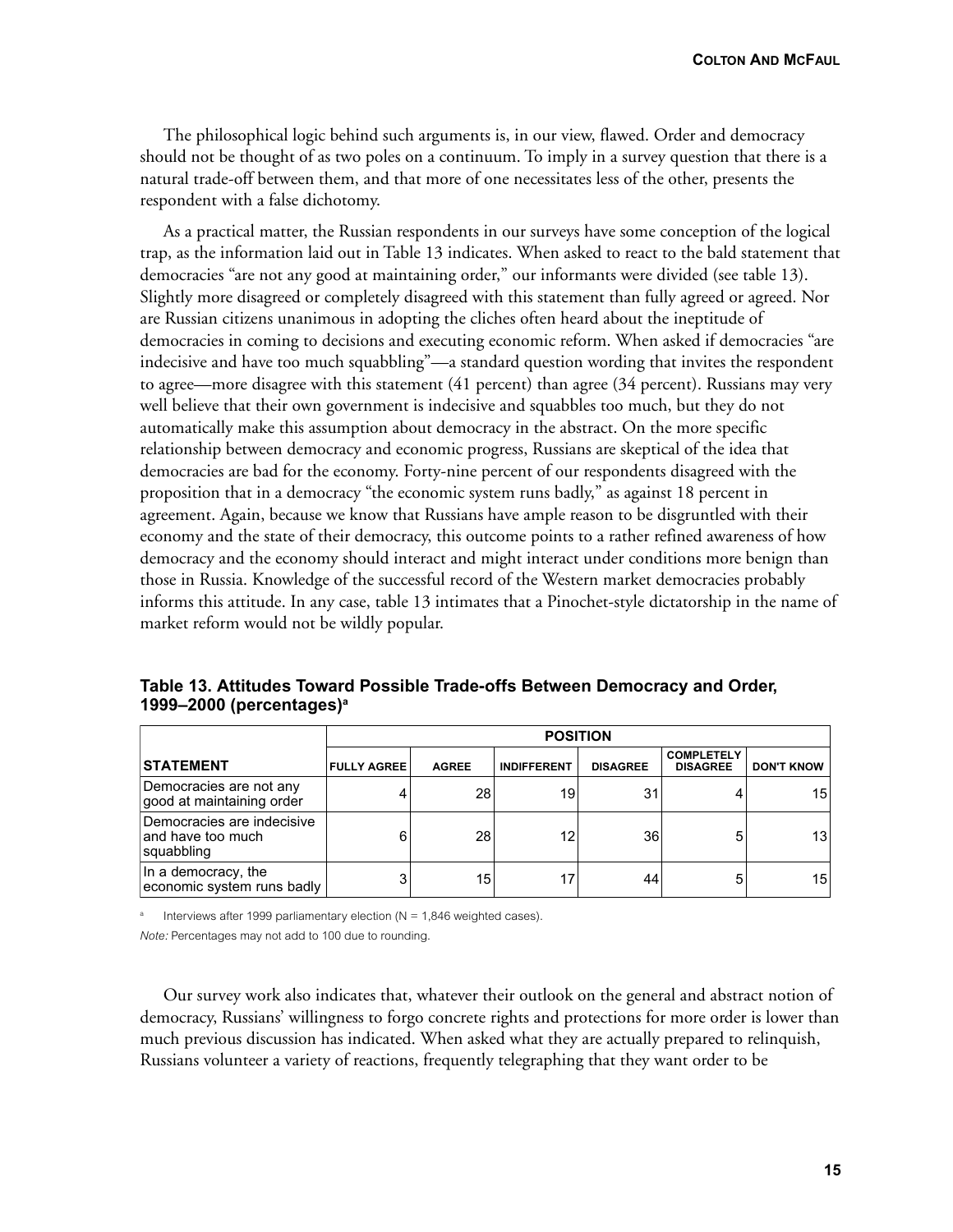buttressed but are reluctant to give up much to accomplish it.

Table 14 sets forth responses to a multi-item question put to survey respondents in the run-up to the State Duma election of December 1999. The preamble to the survey question read, "Today in Russia there is a lot of talk about the need to bring about order in the country. Are you prepared or not prepared to support the following measures to that end?" The one underpinning of a democratic system that a majority would compromise to achieve more order was the political party system. Almost 70 percent were prepared to ban certain parties, while fewer than 20 percent opposed this egregiously anti-democratic act. These numbers are cause for concern about democratic liberties, although one would have to qualify it by being aware that there are undemocratic parties and movements in Russia that, were they to exist in the United States, most Americans would probably want to proscribe. On no measure other than the banning of some parties is there a majority of Russians on the side of the restriction. A plurality would support elimination of free trading in U.S. dollars. On the three remaining issues—limitations on foreign travel, the introduction of censorship, and the declaration of a state of emergency—a majority of our respondents came out against the possibility. The largest majority is that opposed to a state of emergency in which individual rights would be suspended wholesale. In similar fashion, our interview subjects staunchly opposed military rule in Russia, despite the fact that the army is the state institution in which by far the largest number of them have confidence.<sup>26</sup>

**Table 14. Attitude Toward Measures "To Bring About Order in the Country," 1999 (percentages)a**

| <b>MEASURE</b>                                   | <b>SUPPORT</b>  | <b>OPPOSE</b> | <b>DON'T KNOW</b> |
|--------------------------------------------------|-----------------|---------------|-------------------|
| Ban certain political parties                    | 69              | 18            | 13                |
| Do away with free exchange of the dollar         | 44              | 39            | 16                |
| Limit the freedom to enter and exit the country  | 35 <sub>l</sub> | 50            | 15                |
| Introduce censorship of the press and television | 32              | 53            | 16                |
| Declare a state of emergency                     | 10              | 76            | 14                |

Interviews before 1999 parliamentary election ( $N = 1,919$  weighted cases).

*Note:* Percentages may not add to 100 due to rounding.

# **V. WHO ARE THE FRIENDS OF DEMOCRACY IN RUSSIA?**

Democracy is not yet a consensus value in Russia. As the raw proportions go to show, Russians are anything but unanimous in their political preferences. A spectrum of practical options running from constitutional democracy to Stalinism is, to say the least, broad—beyond the comprehension of the median citizen of any Western nation. Political values, in all their variation and quirkiness, are not randomly distributed across the face of the Russian population. As in most other developing countries, attachment to democratic values generally rises with indices of social modernization, so that persons who are better educated, have higher incomes, work in higher-status occupations, and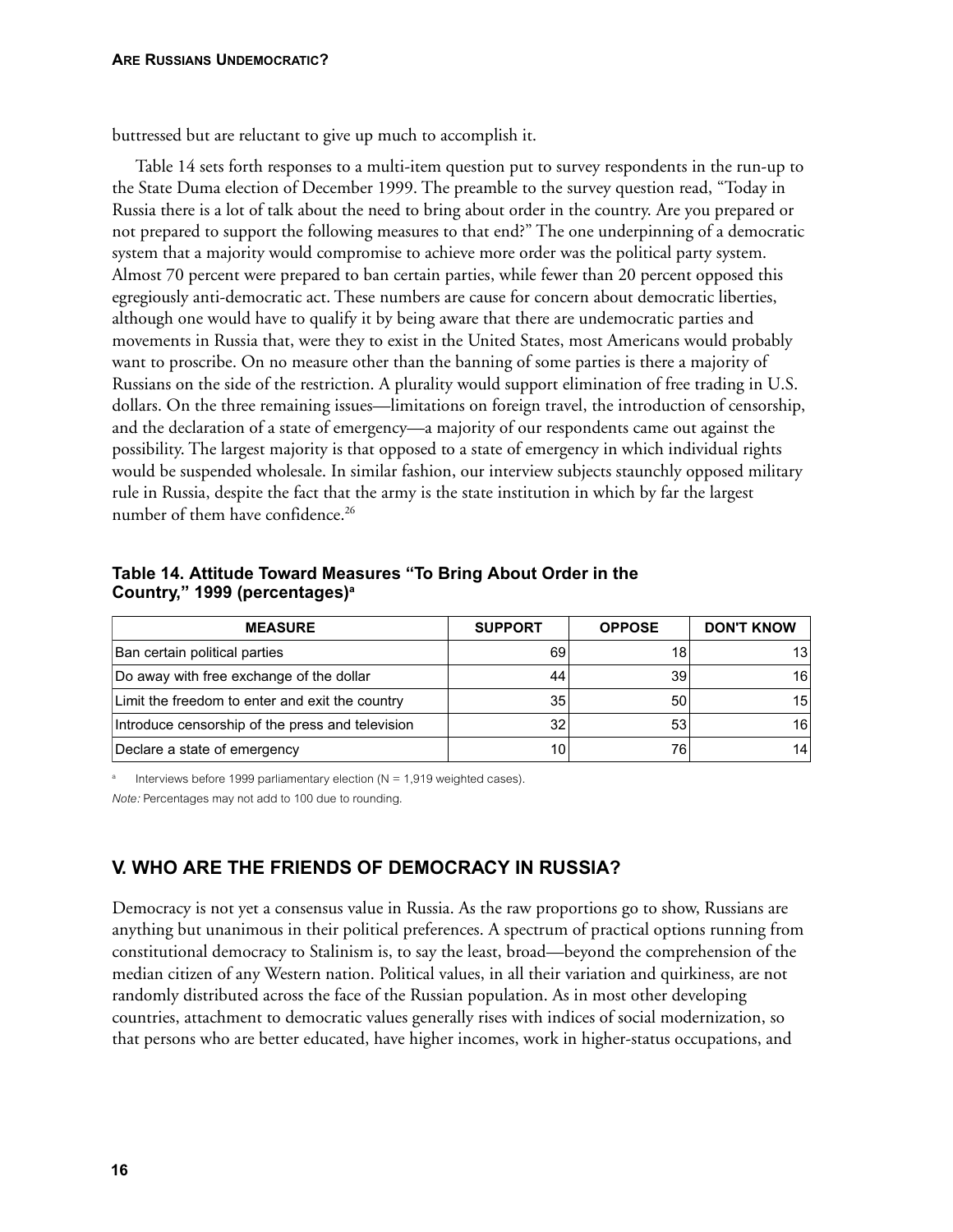live in more urbanized environments are appreciably more likely to favor a democratic regime than those who are poorly educated, lower-paid, work in blue-collar occupations, and live in villages and small towns.

But the strongest correlation revealed by our data is with a demographic characteristic that is not, strictly speaking, part and parcel of modernization, namely, with the *age* and associated generational experience of the citizen.

A perfect illustration is furnished by preferences with regard to regime type (see table 15). To be sure, the data testify to the enormous staying power of aspects of the Soviet worldview. In all age groups, the most appealing political system for Russians is either a reformed Soviet system or, for those seventy and older, an unreconstructed Soviet-style regime. Over and above that conservative center of gravity, there are significant gradations by generation. Nearly half of men and women over the age of sixty-nine in 1999 preferred an unreformed Soviet political system; among those younger than thirty, that proportion was 10 percent. Almost 40 percent of survey respondents between eighteen and twenty-nine favored either a Western democracy or the current political system; this fraction declined to 12 percent among individuals in their seventies and eighties. To put it simply, the longer a Russian lived with the Soviet dictatorship, the more likely he or she is to have clung to Soviet political values. A seventy-year-old was born before the Great Patriotic War (World War II), came of age under Stalin, and never saw more liberal politics in action until the verge of retirement. A twenty-five-year-old was born in the 1970s, encountered the Gorbachev opening in his grade school years, and was an adolescent when Yeltsin swept away the rule of the Communist Party at the beginning of the 1990s. The differing beliefs of those prototypical individuals reflect differing biographical experiences.

| <b>PREFERRED POLITICAL</b>   | <b>AGE GROUP</b> |                 |                 |           |       |                    |  |
|------------------------------|------------------|-----------------|-----------------|-----------|-------|--------------------|--|
| <b>SYSTEM</b>                | $18 - 29$        | $30 - 39$       | $40 - 49$       | $50 - 59$ | 60-69 | Over <sub>69</sub> |  |
| Unreformed Soviet system     | 10               | 20 <sub>1</sub> | 21              | 29        | 36    | 45                 |  |
| Reformed Soviet system       | 36               | 40              | 46              | 46        | 41    | 29 <sub>1</sub>    |  |
| Current political system     | 23               |                 | 10 <sub>1</sub> | 8         |       | 8 <sup>1</sup>     |  |
| Western democracy            | 15               | 13              | 8               | 8         |       | 4                  |  |
| Other response or Don't know | 15               | -1              | 14 <sub>1</sub> | 10        |       | 14                 |  |

**Table 15. Preference for Political System, by Age Group, 1999–2000 (percentages)a**

Interviews after 1999 parliamentary election ( $N = 1,846$  weighted cases).

*Note:* Percentages may not add to 100 due to rounding.

The generational factor also shines through with respect to opinions concerning individual liberties, although less starkly than for regime type. Older Russians are less likely on every measure of liberties to adopt a permissive attitude (see table  $16$ ).<sup>27</sup> The steepest gradient is on foreign travel, something few older Russians ever had the chance to do: 62 percent of persons aged eighteen to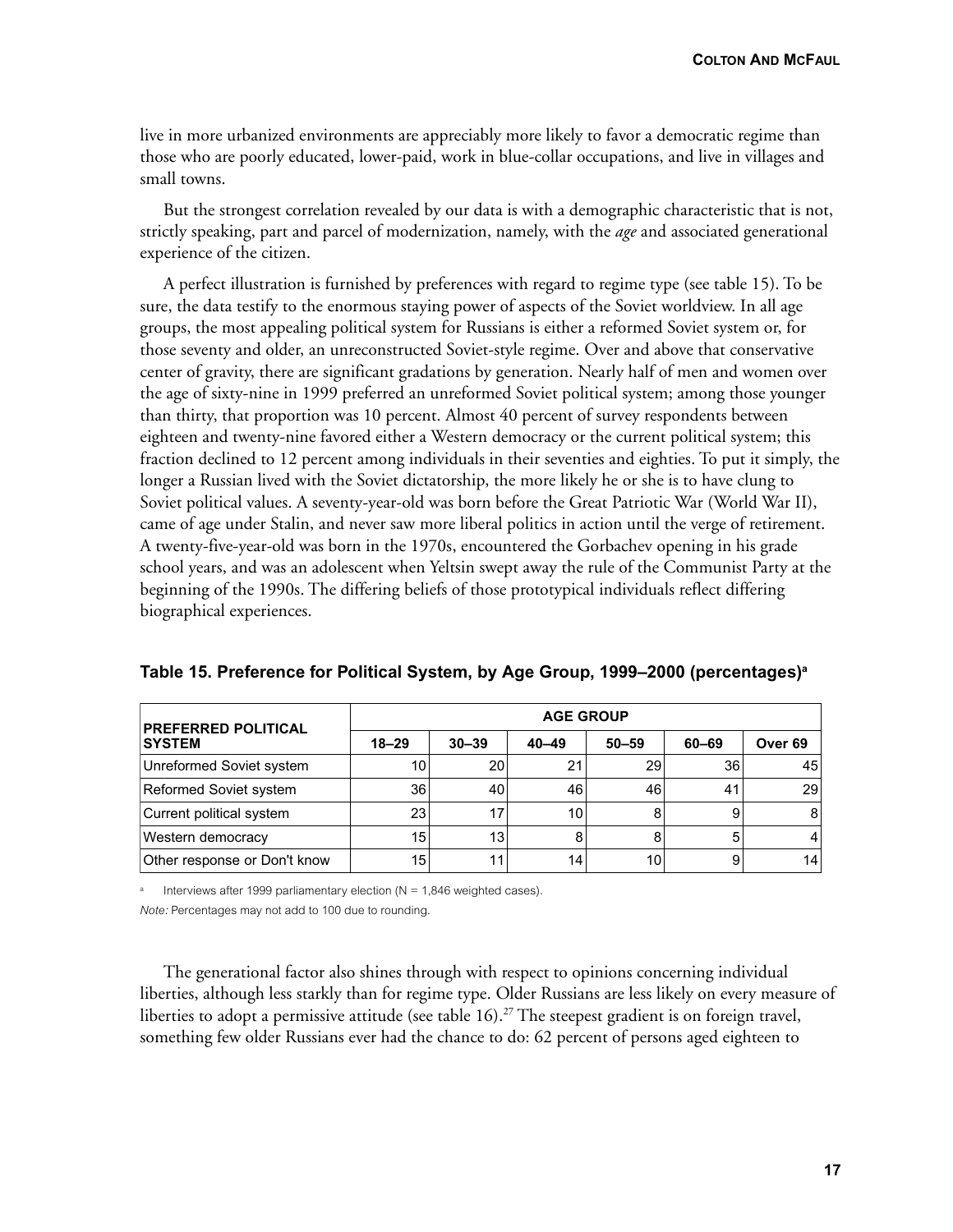|                                                     | <b>AGE GROUP</b> |           |                 |           |       |                 |
|-----------------------------------------------------|------------------|-----------|-----------------|-----------|-------|-----------------|
| <b>IMEASURE</b>                                     | $18 - 29$        | $30 - 39$ | $40 - 49$       | $50 - 59$ | 60-69 | Over 69         |
| Ban certain political parties                       | 21               | 17        | 21              | 19        | 15    | 12              |
| Do away with free exchange of<br>the dollar         | 53               | 49        | 41              | 36        | 30    | 19 <sub>1</sub> |
| Limit the freedom to enter and<br>exit the country  | 62               | 60        | 53              | 51        | 41    | <b>29</b>       |
| Introduce censorship of the<br>press and television | 64               | 57        | 58 <sub>1</sub> | 54        | 42    | 36              |
| Declare a state of emergency                        | 81               | 82        | 78              | 78        | 71    | 63              |

## **Table 16. Opposition to Repressive Measures to Bring About Order, by Age Group, 1999 (percentages)a**

Interviews before 1999 parliamentary election ( $N = 1,919$  weighted cases).

twenty-nine would object to curtailment of that right, as opposed to 29 percent of those in their seventies and eighties. On one political question (censorship), the divergence between the oldest and the youngest voters is quite large (28 percentage points); but on banning suspect parties and invoking a state of emergency it is less pronounced (9 percentage points and 18 percentage points between the extremes, respectively).

Another vital source of attitudinal variation on democracy has to do with economic fulfillment and personal well-being and their inverse, economic frustration and personal malaise. In 1999 our interviewers asked a straightforward retrospective question about experience in the decade of change Russians had just undergone: "In general, did you win or lose as a result of the reforms carried out in the country in the 1990s?" The self-perceived losers far outnumbered the winners. Some 70 percent of our respondents said they had lost out to some degree; a trifling 6 percent said they had won to some degree; and a substantial minority, 17 percent, said they had won some and lost some; the rest were undecided. One could hardly think of a sharper gauge of the failure of economic and socioeconomic reforms to improve the lot of ordinary Russians.

What is most pertinent to this paper is the consonance between individual contentment and attitudes toward democratization and regime type. Table 17 portrays but one of the many interconnections that can be traced. It shows in no uncertain terms that interest in more democratic and liberal political arrangements is strongly associated with personal experience with the results of (mainly economic) reform. Among Russians who feel they have won or mostly won because of reforms, about 60 percent empathize with either the current political system or with Western democracy; only 6 percent of them want a return to Soviet rule and about one-third would prefer a humanized Soviet system. When we look at Russians at the bottom end of the welfare yardstick (those who lost or mostly lost as a results of reforms), the relationships are reversed: about 70 percent prefer either an unreformed Soviet regime or a reformed Soviet regime, and support for the current system or Western democracy slides to 15 or 20 percent.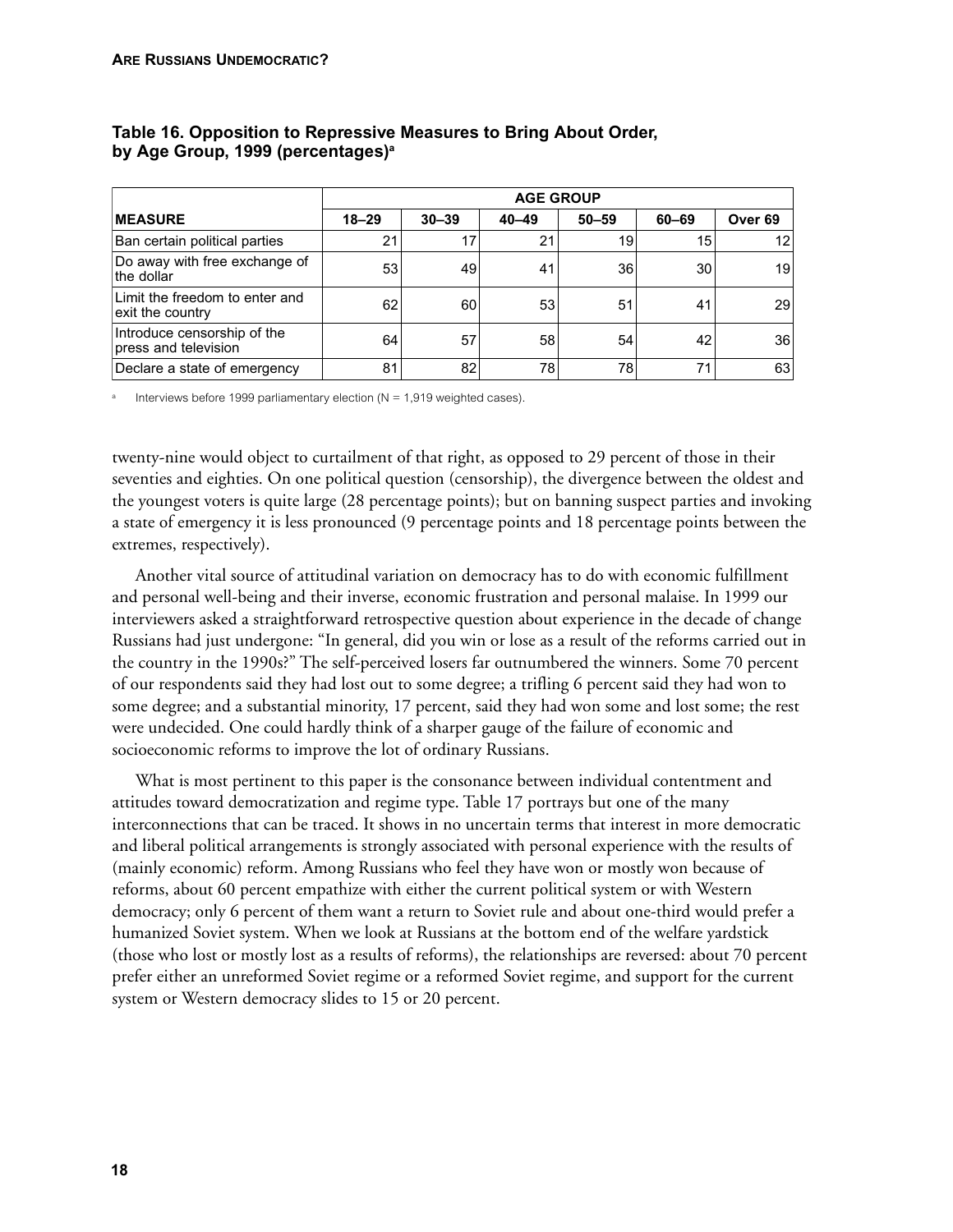| <b>PREFERRED POLITICAL</b><br><b>SYSTEM</b> | <b>WON</b> | <b>MOSTLY</b><br><b>WON</b> | <b>WON SOME</b><br><b>AND LOST</b><br><b>SOME</b> | <b>MOSTLY</b><br><b>LOST</b> | LOST |
|---------------------------------------------|------------|-----------------------------|---------------------------------------------------|------------------------------|------|
| Unreformed Soviet system                    | 6          |                             | 19                                                | 25                           | 30   |
| Reformed Soviet system                      | 32         | 28                          | 36 <sup>°</sup>                                   | 43                           | 45   |
| Current political system                    | 38         | 33                          | 19                                                | 10                           |      |
| Western democracy                           | 18         | 26                          | 14                                                |                              |      |
| Other response or Don't know                | 6          |                             | 12                                                | 12                           | 12   |

## **Table 17. Preferred Political Regime by Personal Experience with Reforms of 1990s, 1999 (percentages)a**

Question about personal experience in interviews before 1999 parliamentary election; question about preferred political system in interviews after election ( $N = 1,846$  weighted cases).

*Note:* Percentages may not add to 100 due to rounding.

# **VI. THE PUTIN ELECTORATE: DEMOCRATS OR AUTOCRATS?**

The second Chechen war has been popular with Russian citizens. Public backing for the war has remained steady at roughly 60 percent even as casualties have mounted. Undoubtedly, this popular groundswell translated into positive ratings for Vladimir Putin as a political leader. Opinion soundings conducted in the fall of 1999, after his appointment as prime minister, underlined that voters were most obliged to Putin for accepting responsibility for the security of the Russian people. He looked like a leader who was taking charge during an uncertain time and making good on his pledge to provide stability and safety. By the end of 1999, Yeltsin made Putin acting president and heir presumptive, and he enjoyed an extraordinary 72 percent approval rating. The glow remained untarnished until the presidential election of March 26, 2000, which Putin won in one round.<sup>28</sup>

Many analysts have cited this correlation between support for the war and support for Putin as a sign that his supporters yearn for nothing but order, a mighty state, and a strong-armed leader. Some posit that his election as president proves that Russians place no value on democracy. How, after all, could advocates of democracy cast their ballots for a man who made his career in the KGB, one of the most repressive organizations of the Soviet era? In comparative context, Putin's conquest of power bears some resemblance to the dictatorial Thermidor that has ensued from other revolutions in the modern era.29

Putin may indeed evolve into the Napoleon or Stalin of the Second Russian Revolution, but he will not take that path because his followers are pressing him to do so. His supporters in the presidential election possessed political views in the mainstream of Russian society, which means that they support some core principles of democratic governance.

Table 18 crosses selected issue positions with the votes cast in March 2000 for the winner, Putin; for the runner up, Gennadii Zyuganov, the nominee of the Communist Party of the Russian Federation; and for the third-finishing Grigorii Yavlinskii, the leader of the liberal Yabloko party. On support for the idea of democracy, 68 percent of those who reported in the third wave of our survey that they had voted for Putin gave a positive answer to the question, or several percentage points above the national average. On this score, Putin supporters were noticeably more pro-democratic than Zyuganov supporters though less pro-democratic than those who voted for Yavlinskii. On the most appropriate regime for governing Russia, Putin voters—like the majority of Russians—were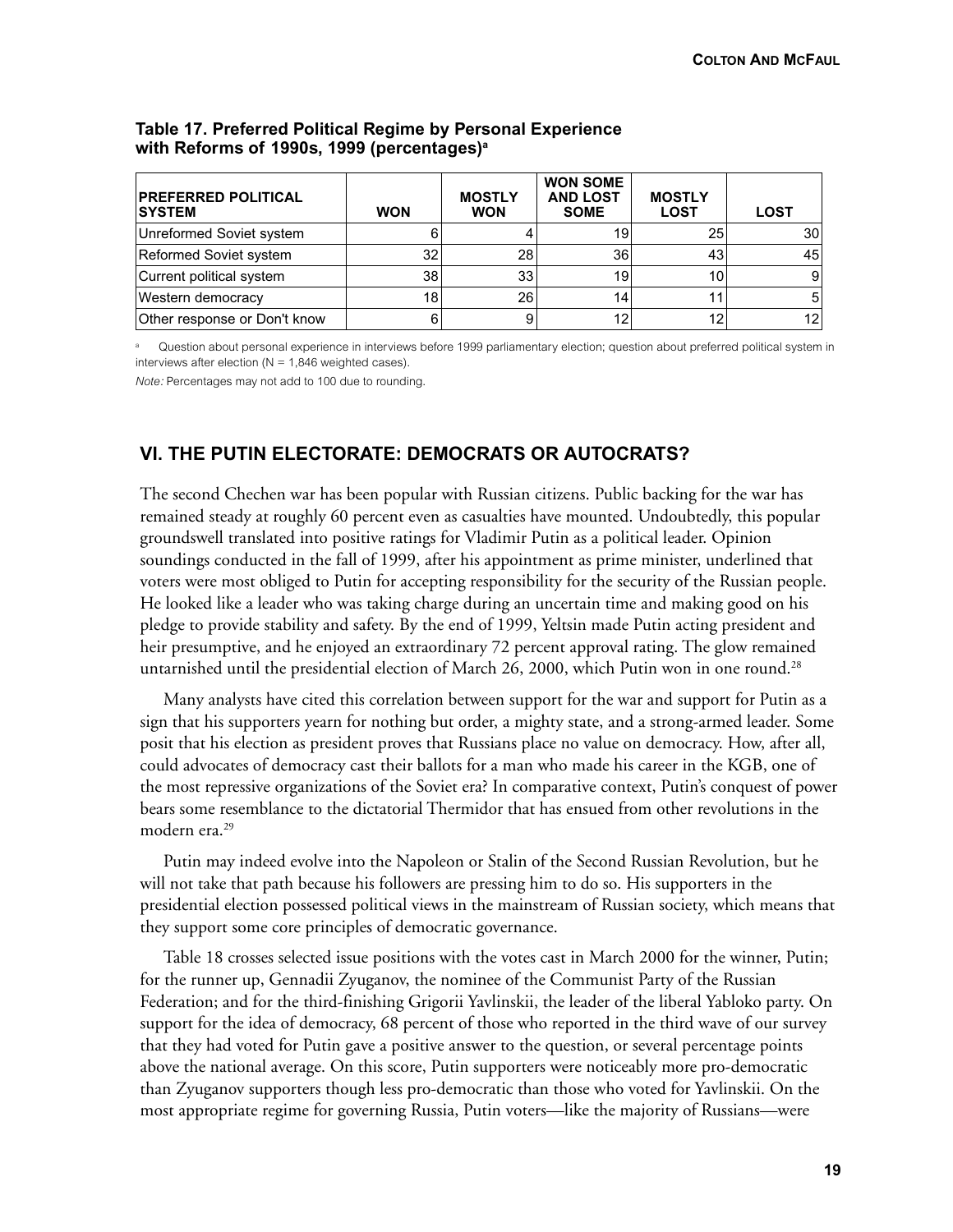nostalgic for the defunct Soviet system, but not nearly as much as Zyuganov voters. For Putin voters, the modal response was to favor a reformed Soviet system; for Zyuganov voters, an unreformed Soviet system; and for Yavlinskii voters, the current political system. Putin voters were about onefourth as likely as Zyuganov voters, although about twice as likely as Yavlinskii voters, to approve of an unreformed Soviet system.<sup>30</sup> On Putin's signature issue, Chechnya (table 18), Russians who voted for him were more inclined than Zyuganov or Yavlinskii voters to take an unyielding line on retention of the republic within Russia (positions 1 and 2 on the five-point scale), but the difference was not pronounced, and one Putin voter in four took a neutral stance or could not answer. Putin voters were 9 percentage points more likely than Zyuganov voters, and 12 percentage points more likely than Yavlinskii voters, to oppose Chechen independence.

| <b>ISSUE POSITION</b>                   | <b>PUTIN VOTERS</b> | <b>ZYUGANOV</b><br><b>VOTERS</b> | <b>YAVLINSKII</b><br><b>VOTERS</b> |
|-----------------------------------------|---------------------|----------------------------------|------------------------------------|
| The idea of democracy <sup>a</sup>      |                     |                                  |                                    |
| Support                                 | 68                  | 50                               | 80                                 |
| Oppose                                  | 15                  | 31                               | 12                                 |
| Don't know                              | 17                  | 19                               | 9                                  |
| Preferred political regime <sup>b</sup> |                     |                                  |                                    |
| Unreformed Soviet system                | 12                  | 50                               | $\overline{7}$                     |
| Reformed Soviet system                  | 38                  | 41                               | 28                                 |
| Current political system                | 31                  | 3                                | 30                                 |
| Western democracy                       | 9                   | 2                                | 22                                 |
| Other response or Don't know            | 11                  | 4                                | 13                                 |
| The problem of Chechnya <sup>c</sup>    |                     |                                  |                                    |
| 1 (Keep Chechnya at all costs)          | 42                  | 38                               | 29                                 |
| $\overline{2}$                          | 13                  | 8                                | 14                                 |
| 3                                       | 15                  | 15                               | 22                                 |
| 4                                       | 5                   | 6                                | 8                                  |
| 5 (Let Chechnya leave Russia)           | 17                  | 20                               | 17                                 |
| Don't know                              | 9                   | 13                               | 10                                 |

**Table 18. Composition of the Presidential Vote, March 2000, by Position on Selected Political Issues (percentages)**

Interviews after 2000 presidential election ( $N = 1,506$  weighted cases).

Interviews before 1999 parliamentary election ( $N = 1,506$  weighted cases).

 $\degree$  Interviews after 2000 presidential election (N = 1,506 weighted cases).

*Note:* Percentages may not add to 100 due to rounding.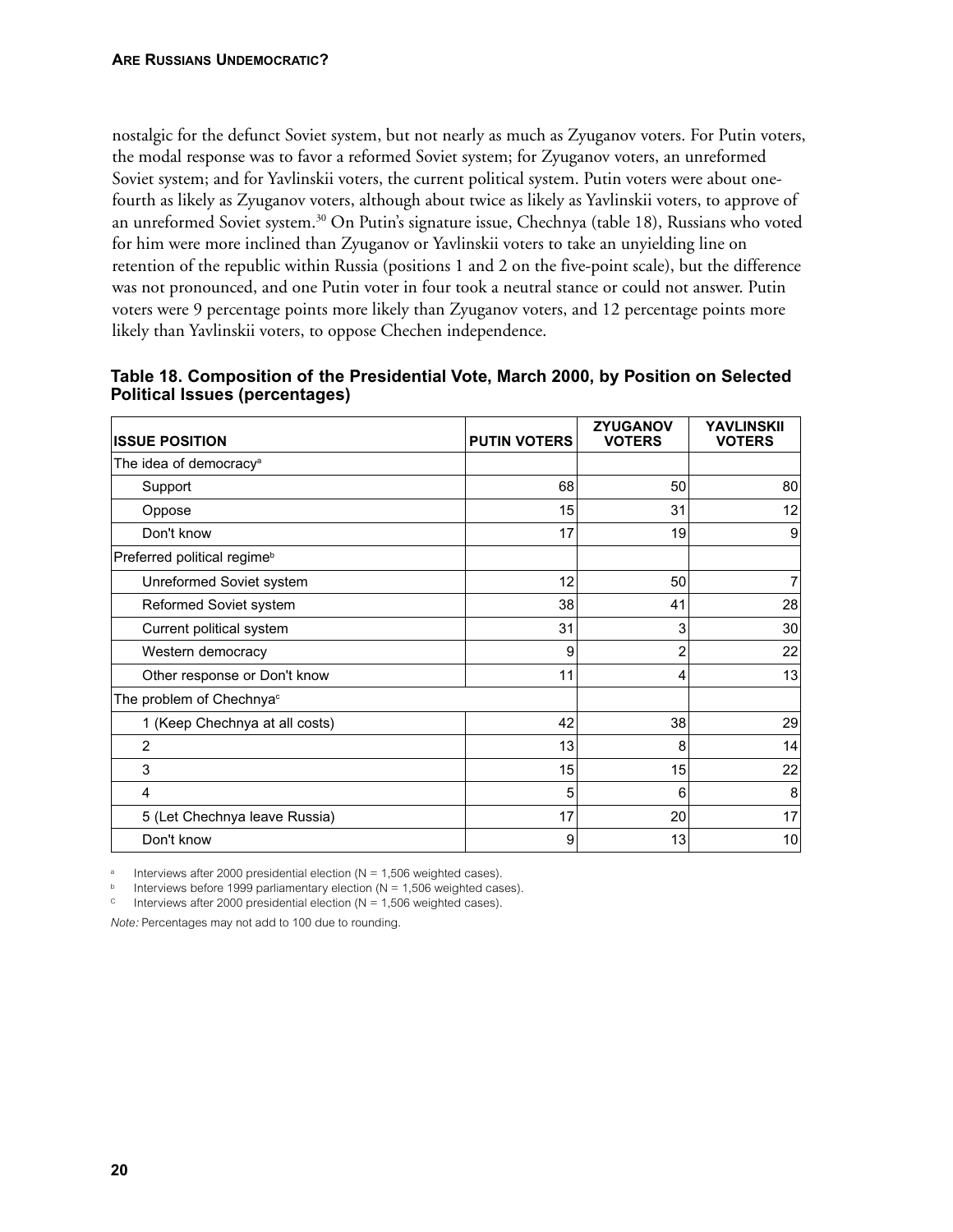**COLTON AND MCFAUL**

## **VII. CONCLUSIONS**

Assuming that for centuries on end Russian culture was in the main antidemocratic and antiliberal, the 1990s may represent a significant mutation of that culture in only ten short years.<sup>31</sup> The rapidity of this shift in attitudes makes a striking contrast to the slowness with which the parallel change in political institutions has proceeded. Comparative scholars throughout the 1970s and 1980s portrayed the process of democratization as a top-level affair, a bargain between elites that produced new democratic institutions.<sup>32</sup> These democratic institutions then helped to change society in a more democratic and liberal direction. The Russian case brings to mind a quite different dynamic: the people have assimilated democratic values faster than the elite has negotiated democratic institutions.

In cross-national perspective, the distribution of attitudes toward democracy within the Russian population is not so very different from many other countries in transition. Although aggregate satisfaction with democracy in Russia is in fact lower than in most transitional countries, it is comparable to mass opinion in countries such as Zimbabwe that experienced democratic erosion after initial successes in replacing dictatorship with democracy.<sup>33</sup> As in Zimbabwe, bitter disappointment with the practice of democracy has not yet produced a rejection of the ideals of democracy.

This is not to deny that the gap between dissatisfaction with the reality of Russia's government and receptivity to democratic principles is unhealthy for the long-term development of liberal democracy there. Experiences elsewhere suggest that this kind of disparity is fertile soil for the growth of antidemocratic alternatives.

Nor can one have much faith that Russian democrats would rally to defend the ineffective institutions already in place. Scholars have insightfully argued that citizens must venerate and be willing to fight for democracy if it is to be sustained.<sup>34</sup> Veneration of democracy and the resolve to defend it are in short supply in Russia. Should Putin eventually attempt to reinstall an overt dictatorship, he may meet with little open resistance, at least initially. Although Russians mobilized on the streets and at the workplace to challenge the authority of the Soviet state a decade ago, there is scant willingness to make sacrifices for democracy in post-Soviet Russia, a decade after the highwater mark of democratization.<sup>35</sup> Pro-democratic interest groups and mass movements are weak and disorganized, institutional checks are fragile, and Western leverage is marginal. Surveys conducted by other scholars show that popular resistance is unlikely should an authoritarian coalition reemerge within Russia.<sup>36</sup> Of course, we will only know whether society is prepared to defend democratic practices after the fact—once those holding state power have already transgressed the rules of the game. If the state moves to impose authoritarian rule, the current balance of forces favors it, not society.

At the same time, our data suggest that the infliction of a full-blown dictatorship would not be an easy task. Would-be destroyers of democracy in Russia would first have to articulate an alternative model for organizing the polity. Adam Przeworski calls this condition the "organization of counterhegemony: collective projects for an alternative future."37 Any attempt to put forward such a project would have to reckon with the fact that a majority of Russians continue to agree with Winston Churchill: flawed though it may be, democracy is a superior system to the alternatives.

There still exists the possibility for improvement in the practice of democracy and growth of those that resonate with the ideas of democracy. To the extent that mass support for democratic governance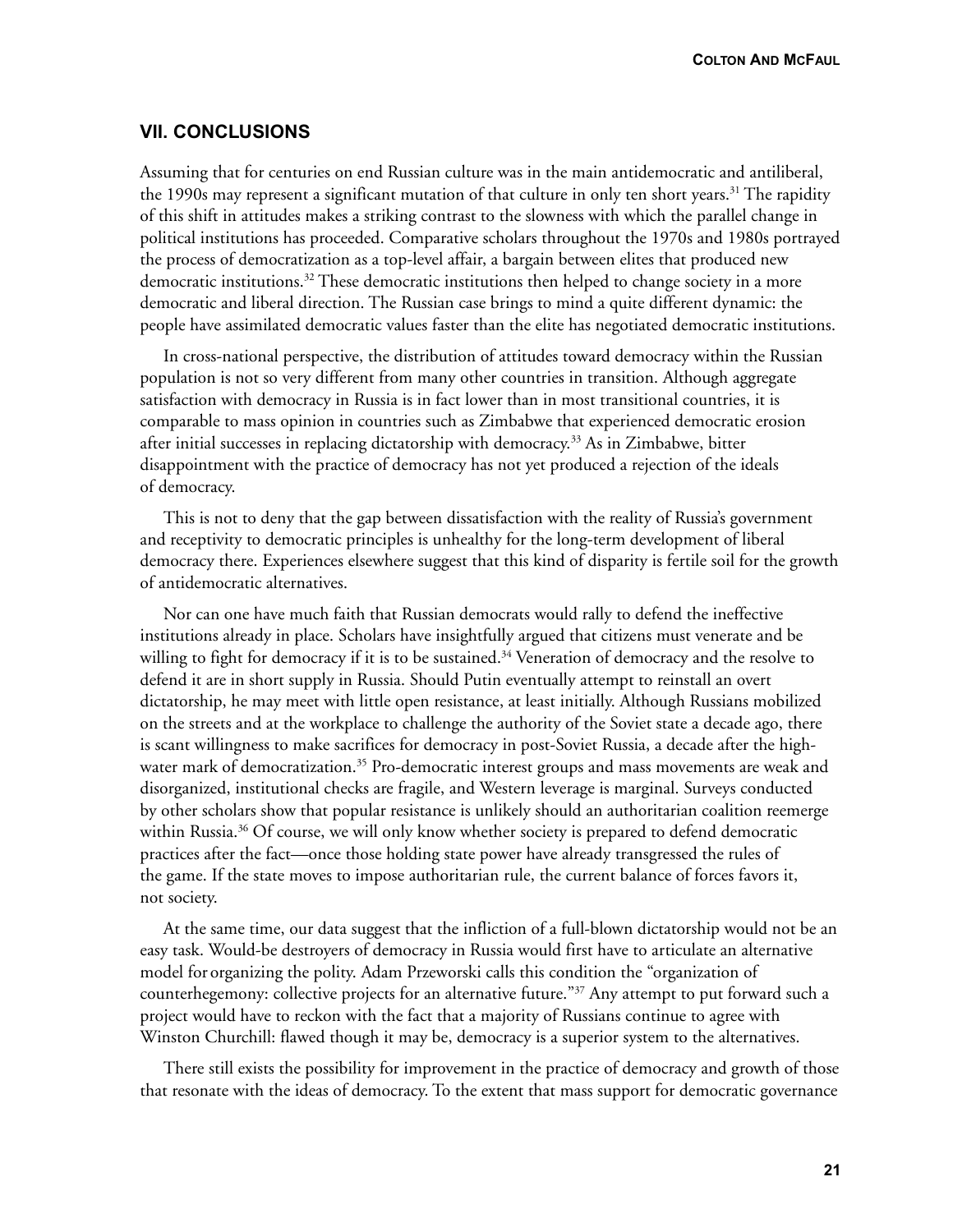jars with the actuality of political life since 1991, the best remedy for the populace's disillusionment with Russian democracy is for the leaders of the country to start behaving more like democrats and less like elected tsars. To the extent that support for democracy varies by age, some improvement can be expected to occur naturally with the biological succession of generations, absent a catastrophe. And to the extent that support for democracy increases with an individual's sense of well-being and personal welfare, well-conceived economic reforms that actually make Russian life better, not worse, can also be expected to nudge along democratization.

The chasm between democratic attitudes and inadequately democratized institutions may also offer a lesson for policy makers in Russia and the West committed to promoting democracy. The old formula for democracy was, "Get the institutions right, and the people will follow." The new formula should be, "Represent the will of the people within the state, and the institutions will follow." For years, democracy assistance programs have provided technical assistance for the crafting of democratic institutions, be it democratic electoral laws, constitutions, courts, or political parties. The approach was top down. If the rules, laws, and procedures were democratic, then society eventually would be remade by these "right" rules into the "right" kind of citizens—democrats. The burden thus was on newly designed institutions to change society. A decade after this strategy was put into effect, it may no longer be applicable. Russian society seems more transformed—more democratic, in its own way—than the political structures governing it. The problem of undemocratic institutions remains. In thinking of new ways to promote humane governance, therefore, program managers would be well advised to consider projects that empower society. The more influence pro-democratic elements in Russia's society have over the development of political institutions, the better the chances that these institutions will become genuinely democratic.

# **NOTES**

- 1. VTsIOM (All-Russian Center for the Study of Public Opinion), "Ot mnenii—k ponimaniyu," Obshchestvennoe Mnenie 2000 (December 2000) p. 68; available at <www.wciom.ru>.
- 2. Quoted in Robert Daniels, "Russia's Democratic Dictatorship," *Dissent* (Summer 2000), p. 10.
- 3. Nikolai Biryukov and Victor Sergeyev, *Russian Politics in Transition: Institutional Conflict in a Nascent Democracy* (Brookfield, Vt.: Ashgate Publishing, 1997), p. 3.
- 4. See Seymour Martin Lipset, "The Social Requisites of Democracy Revisited," *American Sociological Review*, vol. 59 (February 1994) pp. 1–22; Samuel Huntington, "After Twenty Years: The Future of the Third Wave," *Journal of Democracy*, vol. 8, no. 4 (October 1997), pp. 3–12; and Russell Bova, "Democracy and Liberty: The Cultural Connection," *Journal of Democracy*, vol. 8, no. 1 (January 1997) pp. 112–26.
- 5. Strong statements of this general point of view include Robert Tucker, "Sovietology and Russian History," *Post-Soviet Affairs*, vol. 8, no. 3 (1992), pp. 175–96; Nikolai Biryukov and Victor Sergeyev, *Russia's Road to Democracy: Parliament, Communism and Traditional Culture* (London: Edward Elgar, 1993); Robert Daniels, "The Revenge of Russian Political Culture," *Dissent*, (Winter 1994) pp. 32–4; Jonathan Steele, *Eternal Russia: Yeltsin, Gorbachev, and the Mirage of Democrac*y (Cambridge, Mass.: Harvard University Press, 1994); Don Murray, *A Democracy of Despots* (Boulder, Colo.: Westview Press, 1996); and Tim McDaniel, *The Agony of the Russian Idea* (Princeton. N.J.: Princeton University Press, 1996). For recent restatements, see Gregory Feifer, "Utopian Nostalgia: Russia's 'New Idea,'" *World Policy Journal*, vol. 16, no. 3 (Fall 1999) pp. 111–18, and Boris Kagarlitskii, "The Traps of 'Westernism' and the Blind Alleys of 'Nativism': The Political Culture of Post-Soviet Pseuodemocracy," *Russian Politics and Law,* vol. 38, no. 3 (May/June 2000) pp. 5–23. Cultural arguments are widespread in the U.S. policy-making community. See, for instance, Chuck Hagel and Jack Reed, "Russia at a Crossroad," *Journal of Commerce*, February 2, 1999; and George F. Will, "The Primacy of Culture," *Newsweek*, January 18, 1999.
- 6. Quotation from *The Economist*, July 3, 1999, p. 43.
- 7. Stephen Cohen, *Failed Crusade: America and the Tragedy of Post-Communist Russia* (New York: Norton, 2000), p. 48.
- 8. The pages of the web site <http://www.strana.ru> are filled with essays in this genre.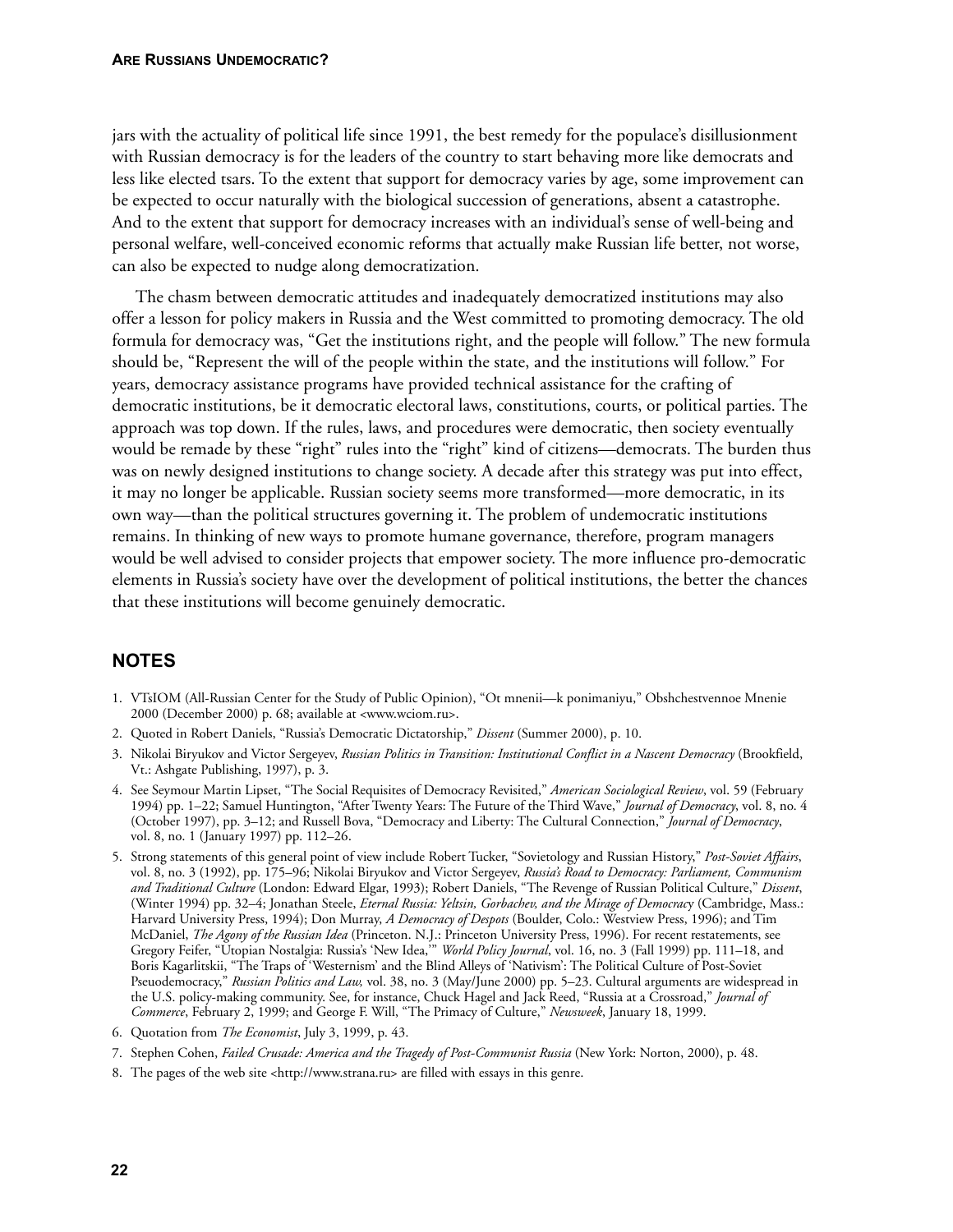- 9. The information reported in this paper come from a three-wave panel survey conducted during the 1999–2000 electoral cycle. A total of 1,919 voters were interviewed between November 13 and December 13, and 1,842 of them were reinterviewed after the Duma election, between December 25 and January 31. A third wave, reinterviewing 1,748 first- and second-wave respondents, was completed in April–May 2000, soon after the March 2000 presidential election. Respondents were selected in a multistage area-probability sample of the voting-age population, with sampling units in thirty-three regions of the Russian Federation. The work was carried out by the Demoscope group at the Institute of Sociology of the Russian Academy of Sciences, headed by Polina Kozyreva and Mikhail Kosolapov and funded by the National Science Foundation and the National Council for Eurasian and East European Research. All statistics in the paper are weighted by household size, to correct for the under-representation of persons in small households yielded by the sampling method.
- 10.On the weakness of Russian liberal institutions, see Michael McFaul, "What Went Wrong in Russia? The Perils of a Protracted Transition," *Journal of Democracy*, vol. 10, no. 2 (April 1999) pp. 4–18. On Putin's corrosive role in terms of democratic consolidation, see Michael McFaul, "Russia Under Putin: One Step Forward, Two Steps Backward," *Journal of Democracy*, vol. 11, no. 3 (July 2000), pp. 19–33; and Michael McFaul and Sarah Mendelson, "Russian Democracy—A U.S. National Security Interest," *Demokratizatsiya*, vol. 8, no. 3 (Summer 2000), pp. 330–53.
- 11.The 1996 data are drawn from the study reported in Timothy J. Colton, *Transitional Citizens: Voters and What Influences Them in the New Russia* (Cambridge, Mass.: Harvard University Press, 2000).
- 12.The second and third questions reported here were asked in comparable research in the mid-1990s, and on both criteria the 1999–2000 scores represent greater pessimism about the Russian political system. Russians are much more negative about their political system than the citizens of established Western democracies are. See Colton, *Transitional Citizens,* pp. 46–7.
- 13.Even in the more successful transitions in East Central Europe, nostalgia runs high. See David Mason, Antal Orkeny, and Svetlana Sidorenko-Stephenson, "Increasingly Fond Memories of a Grim Past," *Transition*, vol. 21 (March 1997), pp. 15–9.
- 14.Thirty-eight percent of these respondents favored an unreformed Soviet regime and 41 percent a reformed Soviet regime. Among respondents who moderately agreed that the dissolution of the USSR was a mistake, 27 percent favored an unreformed Soviet system and 46 percent a reformed Soviet system.
- 15.Larry Diamond, *Developing Democracy*: *Toward Consolidation* (Baltimore, Md.: Johns Hopkins University Press, 1999).
- 16.Michael McFaul, *Russia's Unfinished Revolution: Political Change from Gorbachev to Putin* (Ithaca, N.Y.: Cornell University Press, 2001), ch. 4.
- 17.Under the first option, Russia would "entirely follow the path of the West;" under the second it would "borrow from the West" but "only that which suits it;" and under the third Russia "should have its own unique path of development and has no need for the experience of the West." Support for these possibilities was one percent, 50 percent, and 47 percent, respectively, with three percent unable to answer.
- 18.This is a problem that both citizens and the scholars who analyze them face. Throughout the 1990s, there has been serious debate about whether Russia was a democracy or not. And if it was not a liberal democracy, was/is it an electoral democracy, a semi-democracy, a democratic monarchy, or just your generic autocracy? For widely varying opinions, see, McFaul, *Russia's Unfinished Revolution*; Peter Reddaway and Dmitri Glinski, *Market Bolshevism: The Tragedy of Russia's Reforms* (Washington, D.C.: U.S. Institute of Peace, 2000); Lilia Shevtsova, *Yeltsin's Russia: Myths and Realities* (Washington, D.C.: Carnegie Endowment for International Peace, 1999); and Stephen Cohen, "Russian Studies without Russia," *Post-Soviet Affairs*, vol. 15, no. 1 (1999), pp. 37–55. On the broader debates about the concept of democracy measures of its practice, see Philippe Schmitter and Terry Karl, "What Democracy Is … and Is Not," *Journal of Democracy*, vol. 2, no. 3 (Summer 1991), pp. 75–88; David Collier and Steve Levitsky, "Democracy with Adjectives: Conceptual Innovation in Comparative Research," *World Politics*, vol. 49, no. 3 (April 1997), pp. 430–51. Some research projects have attempted to quantify the degree of democracy. See, for instance, the rating system in Adrian Karatnycky, Alexander Motyl, and Charles Graybow, eds., *Nations in Transit, 1998: Civil Society, Democracy, and Markets in East Central Europe and the Newly Independent States* (New Brunswick, N.J.: Transaction Publishers, 1999).
- 19.On these distinctions, see Diamond, *Developing Democracy*.
- 20.See Stephen White, Richard Rose, and Ian McAllister, *How Russia Votes* (Chatham, N.J.: Chatham House Publishers, 1997), ch. 1.
- 21.See the reports of dissatisfaction with courts system as tallied in Ronald Pope, "The Rule of Law and Russian Culture— Are They Compatible?" *Demokratizatsiya*, vol. 7, no. 2 (Spring 1999) pp. 204–13.
- 22.On the relationship between the war and Putin's rise, see Peter Rutland, "Putin's Path to Power," *Post-Soviet Affairs*, vol. 16, no. 4 (October–December 2000), pp. 322–24.
- 23.In the first wave of our survey, we asked respondents if they agreed that ethnic Russians in the Russian Federation "should have certain advantages over all other nationalities." Twenty-five percent agreed to some extent while 62 percent disagreed. Support for the proposition was about twice as high among ethnic Russians (27 percent) than among citizens of non-Russian ethnic background (14 percent).
- 24.See, for example, the VTsIOM poll cited in Rutland, "Putin's Path to Power," p. 345. For a fuller discussion of this trade-off mining survey data from earlier periods, see James Gibson, "The Struggle between Order and Liberty in Contemporary Russian Political Culture," *Australian Journal of Political Science*, vol. 32, no. 2 (July 1997), pp. 271–90.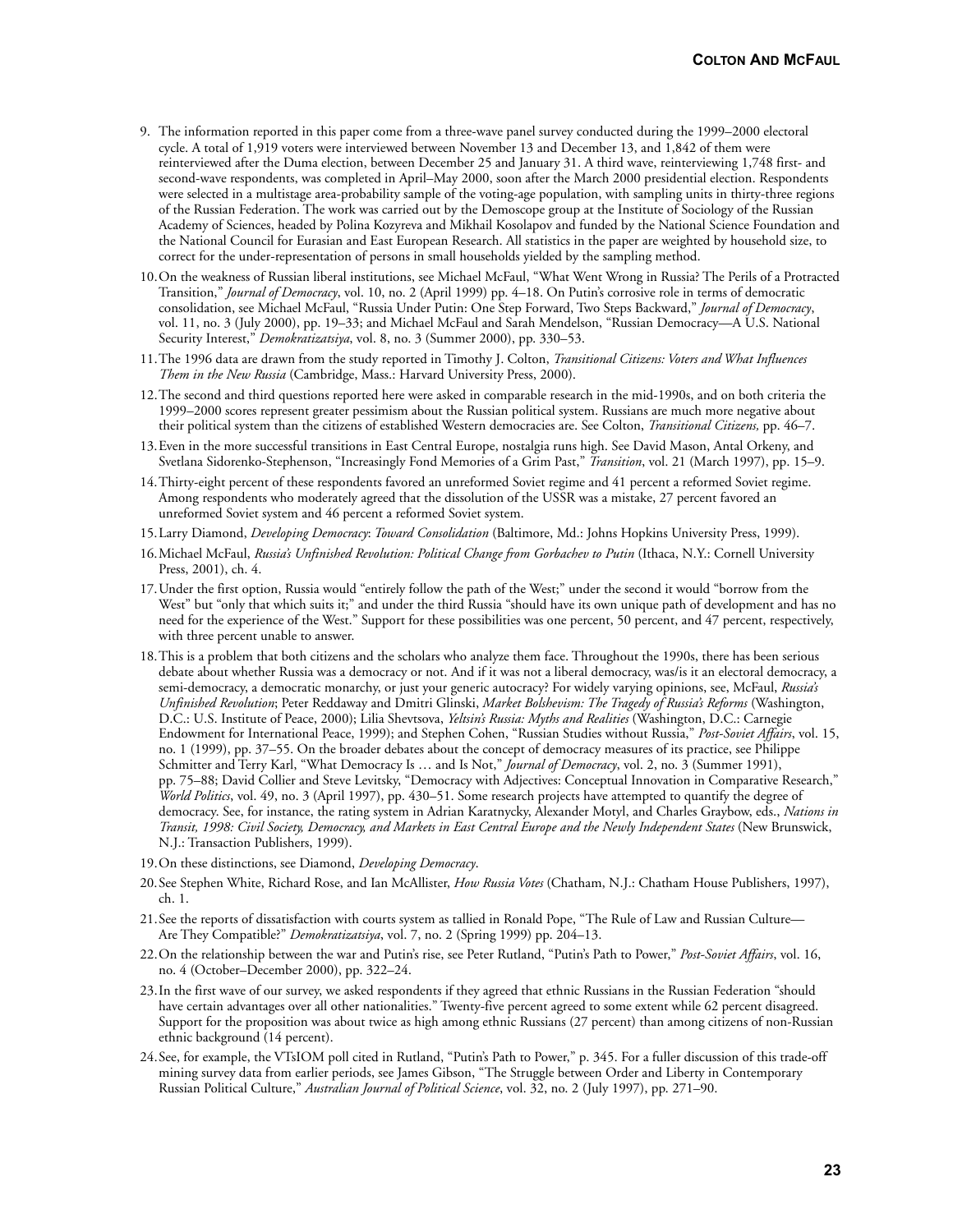- 25.On this discussion, see T. I. Kutkovets and I. M. Klyamkin, *Russkie Idei* (Moscow: Institut Sotsiologichogo Analiza, 1997).
- 26.Three percent of respondents in the second wave of our survey thought military rule was a very good idea for Russia, and 13 percent thought it a fairly good idea.; 37 percent said it was a very bad way and 33 percent said it would be a fairly bad way to govern Russia. At the same time, 77 percent expressed full or qualified trust in the army. Most admirers of the Russian military, obviously, want it to stick to its prescribed national-security role.
- 27.Older respondents were less likely to take a liberal position on these questions in 1999 but were also much more likely to be undecided, a point that is hidden in table 16.
- 28.Agenstvo Regional'nykh Politcheskikh Issledovanii (ARPI), *Regional'nyi Sotsiologicheskii Monitoring*, no. 49 (December 10–12, 1999), p. 39. The survey tapped 3,000 respondents in fifty-two units of the Russian Federation.
- 29.See Vladimir Mau and Irina Starodubovskaya, *The Challenge of Revolution: Contemporary Russia in Historical Perspective* (Oxford, U.K.: Oxford University Press, 2001), p. 338.
- 30.On specific democratic practices and liberal norms, such as support for competitive elections and freedom of religion, travel, and expression, Putin voters were consistently at or above the national average in support of these measures, while Zyuganov voters were consistently below average and Yavlinskii voters above average.
- 31.Of course, we do not really know if Russian attitudes were antidemocratic and antiliberal before, because we do not have comparable survey data from these earlier periods.
- 32.Guillermo O'Donnell and Philippe Schmitter, *Transitions from Authoritarian Rule: Tentative Conclusions about Uncertain Democracies* (Baltimore, Md.: Johns Hopkins University Press, 1986).
- 33.Michael Bratton and Robert Mattes, "African's Surprising Universalism," *Journal of Democracy,* vol. 12, no. 1 (January 2001), p. 109.
- <sup>34</sup> Adam Przeworski, "Democracy as an Equilibrium," unpublished manuscript, 1995; and Barry Weingast, "The Political Foundations of Democracy and the Rule of Law," *American Political Science Review*, vol. 91, no. 2 (1997), pp. 251, 261.
- <sup>35</sup> A corollary to the new conventional wisdom on Russian democracy is that Russians have never organized or mobilized to produce any political outcome. Instead, so the story goes, change has always come from above because Russians are a passive people. For instance, Michael Wines writes, "The Soviet Union collapsed in 1991 mostly of its own weight, not out of any collective national action. Mr. Yeltsin enjoyed popular support at the time, but he was a catalyst of change, not the agent." See "In the Cradle of Revolution, You Hear Mostly Snores," *New York Times*, October 11, 1998, section four, p. 5. For a different interpretation of mass mobilization in the late 1980s and early 1990s, see Yitzhak Brudny, "The Dynamics of 'Democratic Russia,' 1990–1993," *Post-Soviet Affairs*, vol. 9, no. 2 (April–June, 1993), p. 143; M. Steven Fish, *Democracy from Scratch* (Princeton, N.J.: Princeton University Press, 1993); Geoffrey Hosking, *The Awakening of the Soviet Union* (Cambridge, Mass.: Harvard University Press, 1991); Steven Crowley, *Hot Coal, Cold Steel*, (Ann Arbor, Mich.: University of Michigan Press, 1997); Peter Rutland, "Labor Unrest and Movements in 1989 and 1990," *Soviet Economy*, vol. 6, no. 3 (1990), pp. 345–84; McFaul, *Russia's Unfinished Revolution;* and Michael McFaul and Sergei Markov, *The Troubled Birth of Russian Democracy: Political Parties, Programs, and Profiles* (Stanford, Calif.: Hoover Institution Press, 1993). Further, the photograph in the *Troubled Birth of Russian Democracy* of Manezh Square occupied by hundreds of thousands of Democratic Russia supporters speaks louder about this period of mobilization than the words in these books.
- <sup>36</sup> James Gibson, "A Mile Wide but an Inch Deep? The Structure of Democratic Commitments in the Former USSR," *American Journal of Political Science*, vol. 40, no. 2 (May 1996), pp. 396–420. The Polish experience in 1981 is instructive. Although Solidarity claimed ten million members—one-quarter of the population at the time—the Polish military quelled all rebellion in a matter of weeks after declaring martial law. It did so while enjoying little popular legitimacy.
- <sup>37</sup> Adam Przeworski, *Democracy and the Market*: *Political and Economic Reforms in Eastern Europe and Latin America* (Cambridge, U.K.: Cambridge University Press, 1991) pp. 54–5.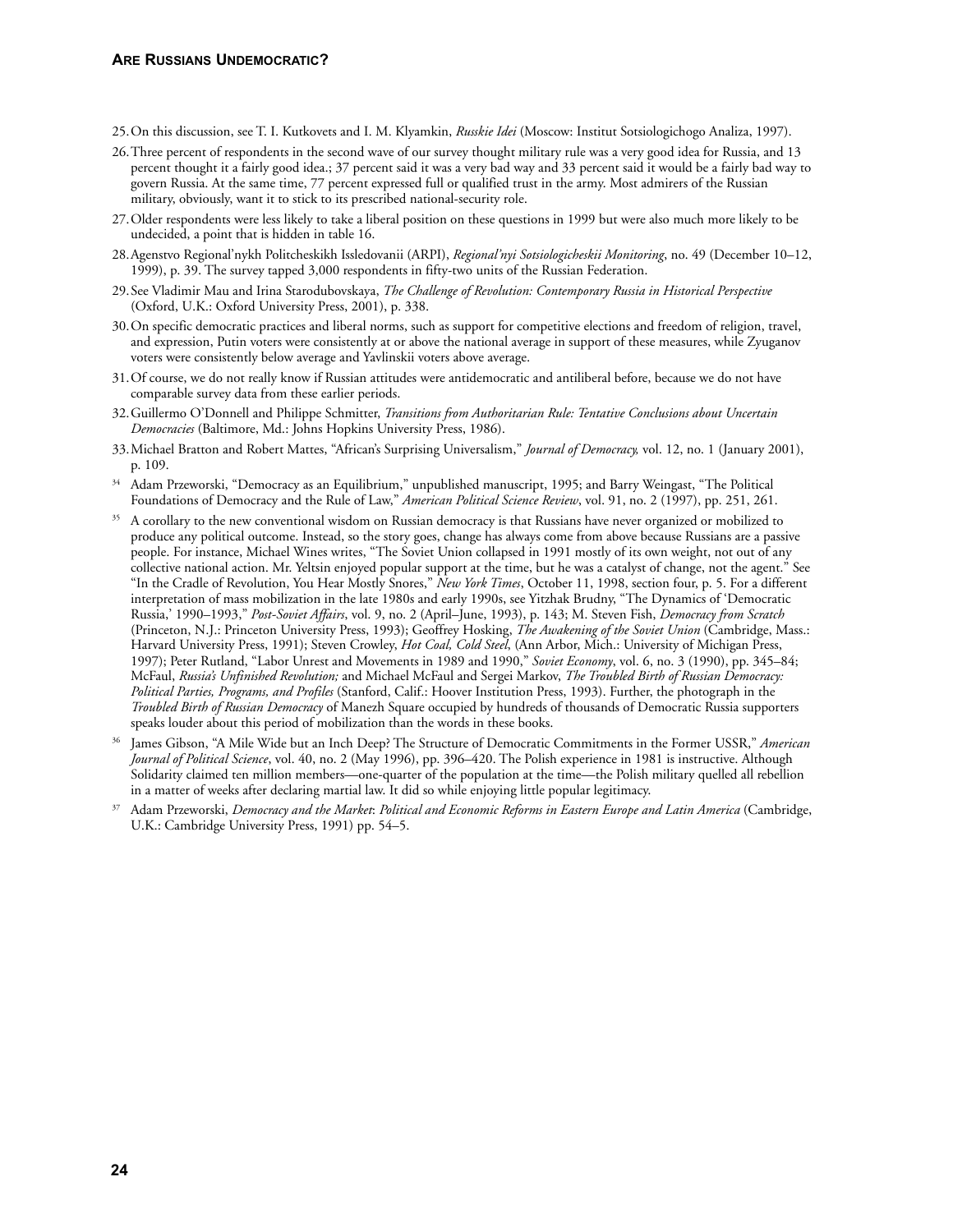## **ABOUT THE CARNEGIE ENDOWMENT**

**THE CARNEGIE ENDOWMENT FOR INTERNATIONAL PEACE** is a private, nonprofit organization dedicated to advancing cooperation between nations and promoting active international engagement by the United States. Founded in 1910, its work is nonpartisan and dedicated to achieving practical results. Through research, publishing, convening and, on occasion, creating new institutions and international networks, Endowment associates shape fresh policy approaches. Their interests span geographic regions and the relations between governments, business, international organizations, and civil society, focusing on the economic, political, and technological forces driving global change. Through its Carnegie Moscow Center, the Endowment helps to develop a tradition of public policy analysis in the states of the former Soviet Union and to improve relations between Russia and the United States. The Endowment publishes *Foreign Policy,* one of the world's leading magazines of international politics and economics, which reaches readers in more than 120 countries and several languages.

## **ABOUT THE RUSSIAN AND EURASIAN PROGRAM**

With a set of distinguished experts in Washington and a talented group of Russian policy analysts at the Carnegie Moscow Center, THE RUSSIAN AND EURASIAN PROGRAM brings unique resources to the study of policy issues relating to Russia and the other post-Soviet states. Through research, publishing, seminars, conferences, exchanges, and other public outreach activities, the Program promotes informed public debate and provides insights and knowledge to policy makers in both the United States and Russia on key economic, political, and security topics.